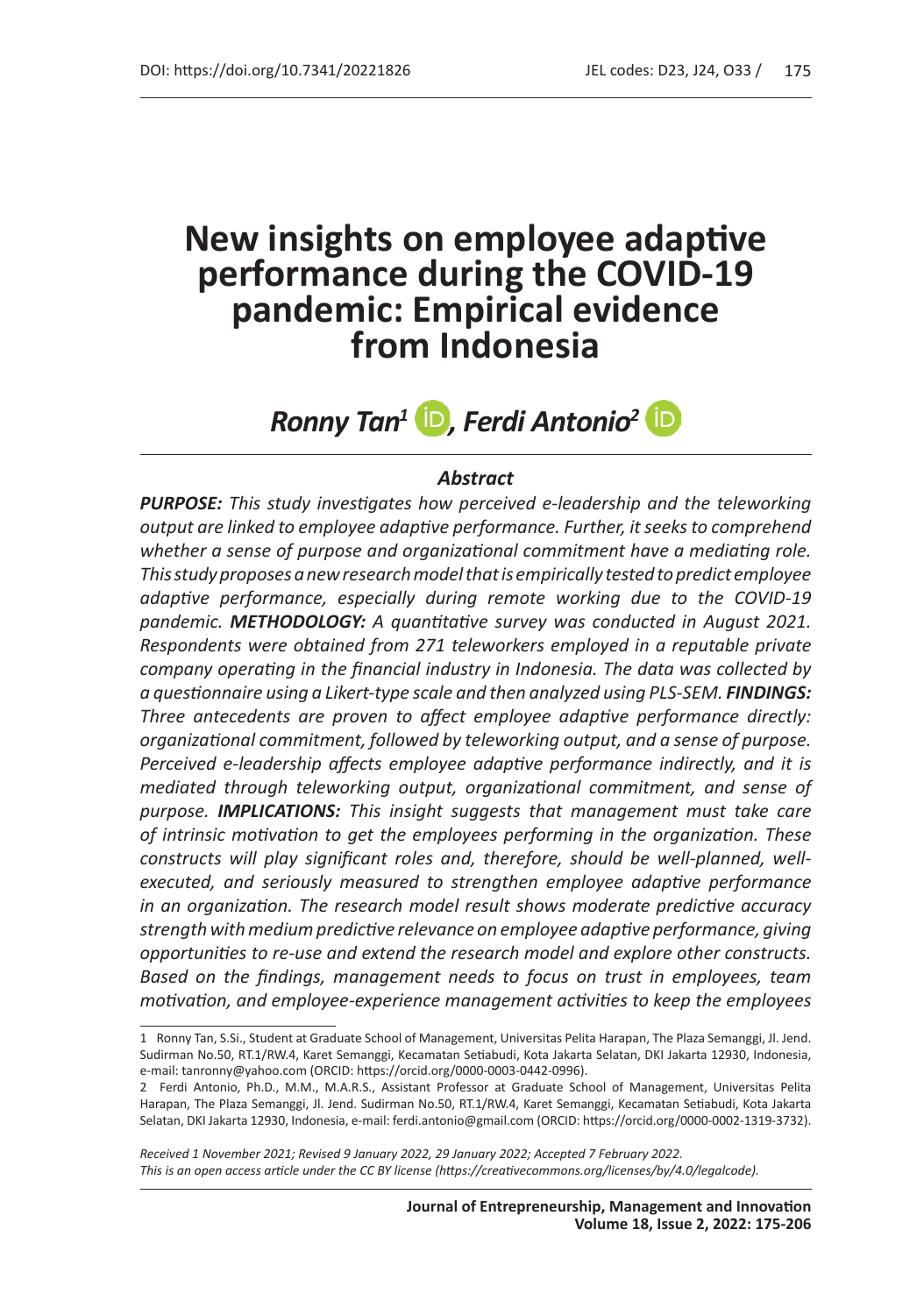*engaged. ORIGINALITY AND VALUE: This is one of the first studies to deploy intrinsic motivation as an antecedent of employee adaptive performance, together with the perceived e-leadership and teleworking output. Corporations will be able to focus on some key areas that are proven to impact employee adaptive performance positively. Keywords: e-leadership, teleworking, sense of purpose, organizational commitment, employee adaptive performance, COVID-19, intrinsic motivation*

# **INTRODUCTION**

*"Pervasive technology and data, and talent in the digital age are already the two key underlying trends shaping the workforce of the future. The additional remote working trend will complicate the shaping of the future workplace even further." (BCG and Verizon, 2020)*

Teleworking, particularly working from home, has been around for a long time. It denotes a more adaptable working style not constrained by time, venue, or interaction method. Teleworking requires technological, social, and organizational support, as well as e-leadership practices. Following the pandemic of COVID-19, social distancing, defined as a purposeful physical distance between people (Prin & Bartels, 2020), was adopted as an effective preventative method, mandating remote working. Information and Communication Technologies (ICT) enable people to operate from any location and at any time. In addition, teleworking is also a subject of continual controversy due to the unclear non-work and work boundaries, the individual and social implications of not being physically present in the office, and the risks and advantages of flexible working (Contreras et al., 2020). Socially isolated staff also get disengaged from their regular work environment, resulting in lessened performance and continuous disheartening (Wojcak et al., 2016).

As the business and working environment becomes more dynamic to predict, employees' capacity and agility to manage the changes and the work dynamics become required abilities. Because of this, adaptive performance, described as employees' ability to adapt to agile work environments, has gained attention to understand the vibrant nature of employee performance. Adaptive performance can drive encouraging outcomes, for instance, improved performance capability and a successful career (Shoss et al., 2012). It also leads to organizational benefits, such as better change management, organizational learning ability, and conformity to evolving customer expectations (Dorsey et al., 2010). Various research was done in the past to study further the antecedents of adaptive performance, namely, the impact of servant leadership on adaptive performance (Kaya & Karatepe, 2020), extraversion and adaptive performance (Wihler et al., 2017), work ethic,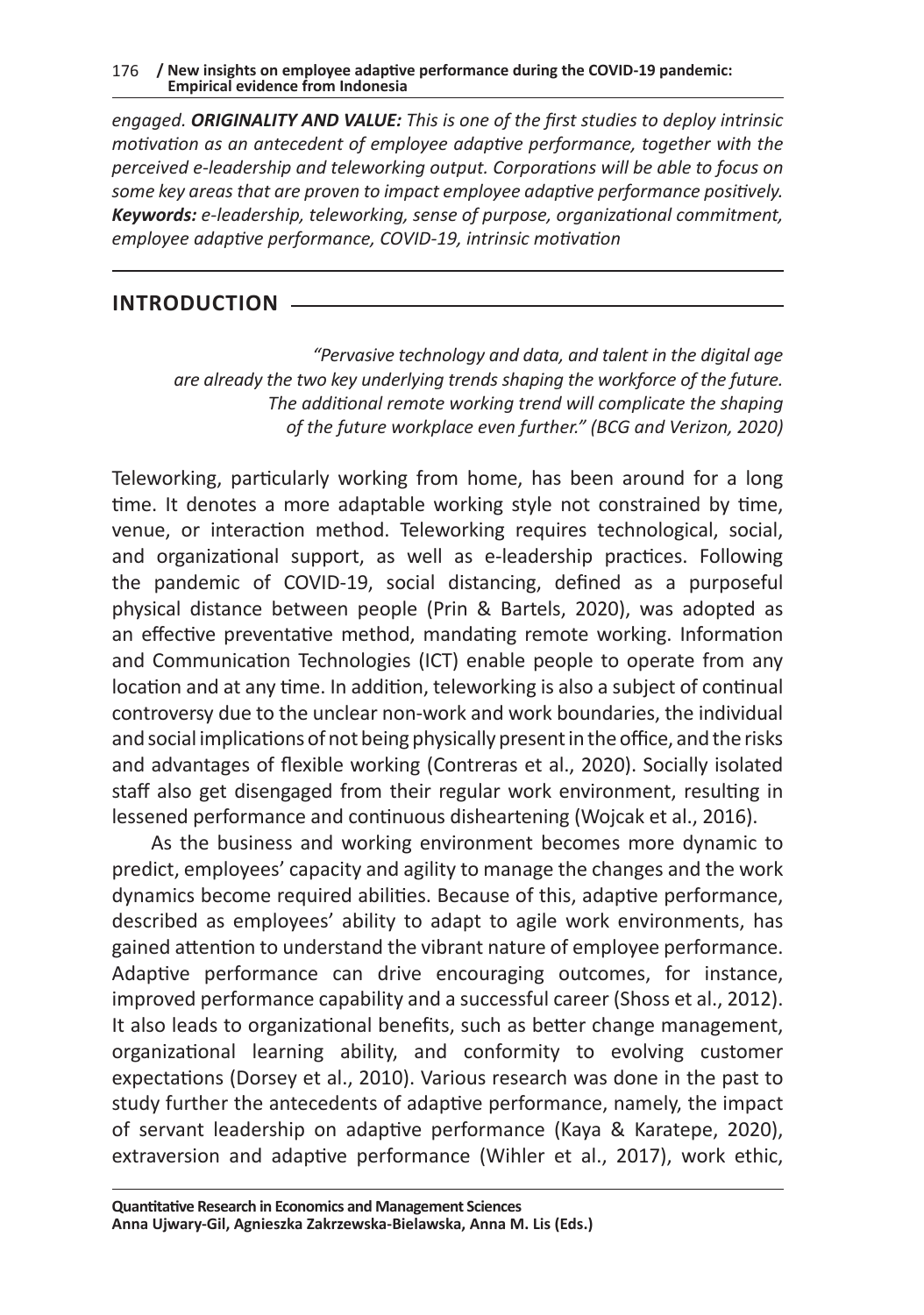work behavior, and adaptive performance (Javed et al., 2017). The following antecedents of adaptive performance were also studied: learning agility and adaptive performance (Lim et al., 2017), personality and work engagement fit and adaptive performance (Shahidan, 2019), inclusive leadership and adaptive performance (Yu, 2020), empowerment practices and adaptive performance (Huntsman et al., 2021). However, study on intrinsic motivation, especially on the sense of purpose and organizational commitment, and their significance to adaptive performance is challenging to find; this leads to the research gap that the author is keen to explore.

Individual purpose can act as guidance during times of crisis, supporting individuals in confronting and navigating uncertainty more effectively. Additionally, it mitigates the detrimental consequences of chronic stress. People with a firmer sense of purpose are more resilient and recover from unfavorable circumstances quickly (Schaefer et al., 2013). Purpose can significantly impact the work experience, associated with greater employee engagement, dedication to the organization, and human emotions. Individuals, who align their purpose with their work, experience more meaning in their roles, increasing their productivity and likelihood to exceed their colleagues. According to a McKinsey & Company study, employees' purposefulness correlates positively with their company's EBITDA margin (Dhingra et al., 2020). Employee adaptability has become increasingly vital for many organizations as the nature of work has changed, necessitating the ability to deal with uncertain competitive conditions and constant technological advancement (Charbonnier-Voirin & Roussel, 2012). Individually, adaptive performance can result in beneficial results, such as increased performance capability and job success (Shoss et al., 2012). Organizational commitment is correlated with several positive outcomes, including the advancement of job performance, motivation, participation, and organizational behaviors (Jacobs, 2008; Jønsson & Jeppe Jeppesen, 2013; Meyer et al., 2002; Meyer & Allen, 1991; Nazir et al., 2016).

The purpose of this research is to investigate the relationship between e-leadership, teleworking output, sense of purpose, organizational commitment, and employee adaptive performance. Studies that linked those variables to predict employee adaptive performance are limited, especially in remote working during the COVID-19 pandemic. Therefore, a new conceptual framework is proposed. The dependent variable is employee adaptive performance; Perceived e-leadership, teleworking output, sense of purpose, and organizational commitment are independent variables. This study is also keen to determine whether a sense of purpose or organizational commitment can effectively mediate perceived e-leadership and teleworking output into employee adaptive performance. This conceptual framework will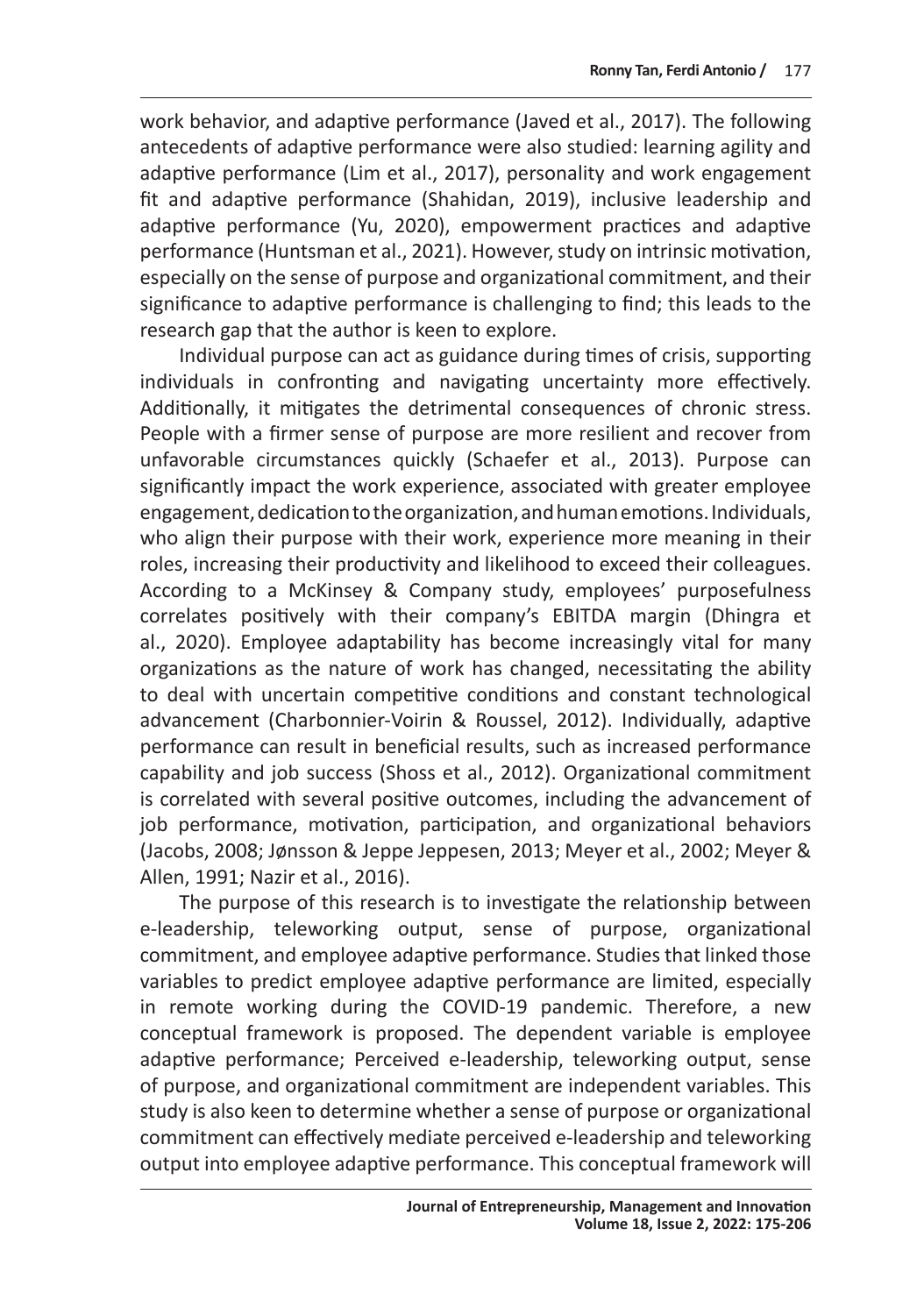be empirically tested on employees in a medium-to-large organization doing teleworking during the COVID-19 pandemic.

### **LITERATURE REVIEW**

Adaptive performance refers to the ability of an individual to adapt to changing working conditions. Employees exhibit adaptive behavior when they modify their behaviors to the needs of working conditions and new occurrences (Pulakos et al., 2000). A study by Pulakos et al. (2000) proposed the first globally recognized concept of adaptive performance, which included the following eight dimensions of adaptive performance: dealing with uncertain or unpredictable work situations; responding creatively to problems; managing work stress; learning new tasks, technologies, and procedures; demonstrating interpersonal adaptability; demonstrating cultural adaptability; and demonstrating physically oriented adaptability. Another research from Charbonnier-Vsoirin and Roussel (2012) tested the eight dimensions of adaptive performance by Pulakos et al. (2000), and constructed another tool to assess individual adaptability across five dimensions: creativity, responsiveness to crises or unexpected events, interpersonal adaptation, training, and managing stress. Creativity refers to a worker's ability to find solutions for, or new approaches to, complex or previously unknown problems. Responsiveness to crises or unexpected events refers to the ability to manage priorities and to adapt to new situations at work. Interpersonal adaptation represents a worker's ability to adjust their interpersonal style to work effectively, whether within their own organization or in partner firms. Training describes the tendency to initiate action to promote personal development. And the last one, managing stress, refers to an individual's ability to maintain his or her composure and to channel his or her team's stress.

E-leadership is defined as virtual communication, knowledge management, and system advancement as a result of ICT, resulting in a "total leadership system" in which leadership and technology are closely tied and affect each other (Liu et al., 2020). New ideas such as "digital leadership" have entered the discussion in recent years and are increasingly associated with e-leadership (Roman et al., 2019). Effective e-leaders are proficient in managing virtual environments, appreciate the current ICT tools, make appropriate selections, and acquire the technical competencies necessary to use the ICT needed (Van Wart et al., 2017). Together with communication, social, team, change management skills, they are required for effective e-leadership. Finally, successful e-leaders integrate important ICT with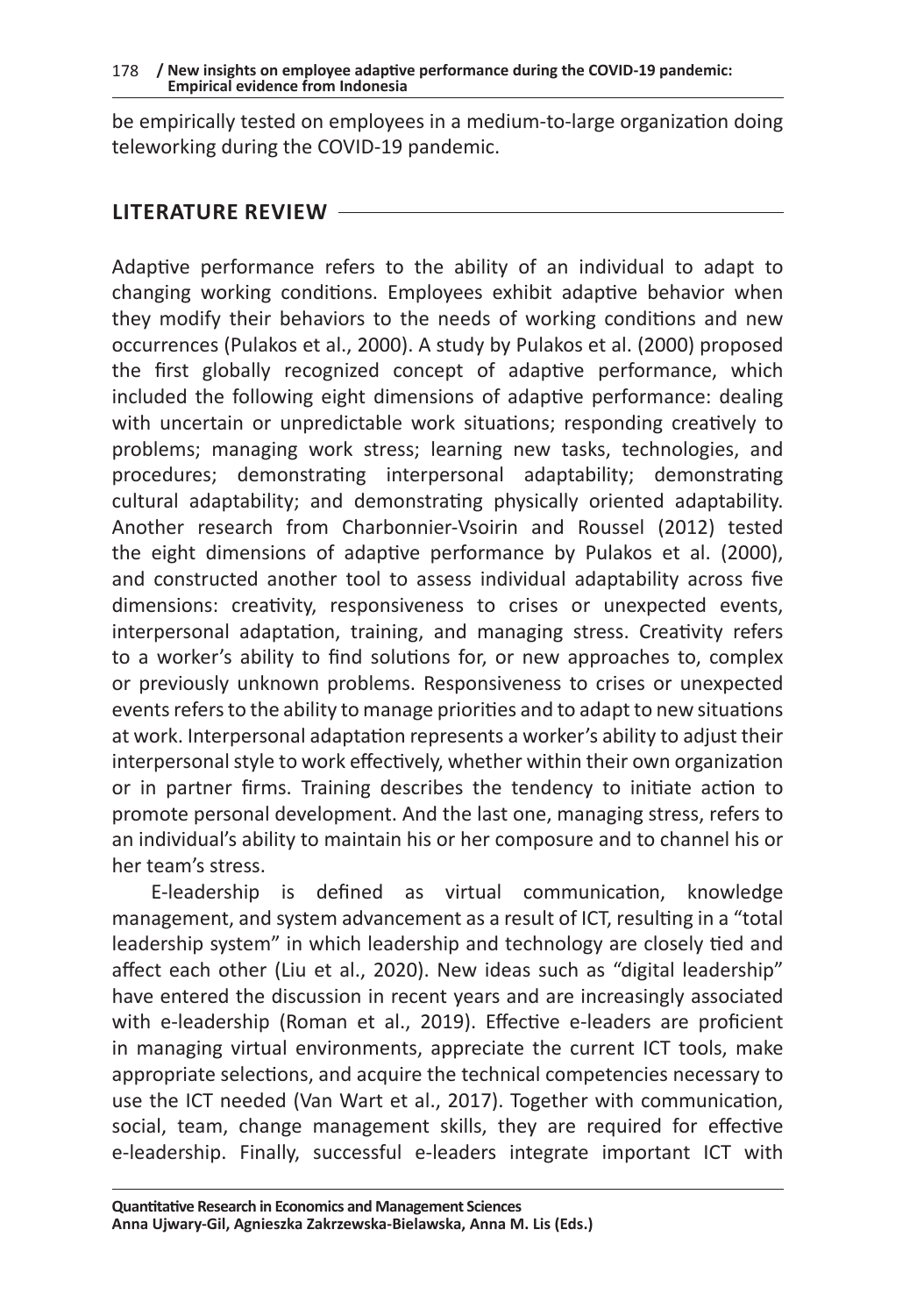a physical or face-to-face approach, get the right balance out of them, and understand how to utilize them professionally.

Teleworking, telecommuting, or remote working is a broad term that refers to any paid work performed at a distance from the organization's physical location. Employees accomplish organizational goals using ICT and occasionally manage their own time (Tietze & Musson, 2005). Teleworking may provide numerous benefits. It has been established in previous studies that teleworking improves job performance, job happiness, work-life balance, stress levels, and desire to remain with the organization (Coenen & Kok, 2014; Fonner & Roloff, 2010; Kossek et al., 2006; Vega et al., 2015). Additionally, telecommuting lowers commute time, traffic congestion, air pollution (Tremblay & Thomsin, 2012), and job possibilities for women with school children and the disabled (Morgan, 2004). A study from Kazekami (2020) indicates that teleworking boosts staff happiness and job satisfaction. Telecommuters can be more productive because they can work when convenient and are less distracted by coworkers (Golden & Veiga, 2008). It also decreases the human and organizational costs of absenteeism by allowing workers to complete their job commitments even when access to the office is not possible (Nakrošienė et al., 2019). However, teleworking does have some drawbacks that must be considered. A study by Cooper and Kurland (2002) explained that teleworking diminishes the learning gains associated with coworkers. Another danger is social isolation from work teams, resulting in disengagement from their jobs and, eventually, worse performance (Wojcak et al., 2016). Long-term isolation degrades employee performance and increases the likelihood of employee turnover and workfamily conflict. Therefore, arguably, it only fits self-organized individuals who are good at time management. In addition, Maruyama and Tietze (2012) found that teleworking might increase employee concerns about the prospect of career possibilities being lost due to lower visibility. One of the biggest concerns among supervisors regarding remote working is the risk of depleted employee performance (Contreras et al., 2020). Finally, teleworking poses ethical problems for e-leaders, such as worker exploitation and information overload, which interfere with workers' personal lives (Cortellazzo et al., 2019; Gálvez et al., 2020).

"Purpose" has become a management focus over the last decade. It has been featured in the titles of hundreds of business and management books and thousands of reports since 2010 (Blount & Leinwand, 2019). The purpose is described as individuals' identification of highly valued, primary goals whose success is expected to get them closer to attaining their ultimate potential and providing them with profound satisfaction (Kosine et al., 2008). A recent study found that a sense of purpose is significantly related to intrinsic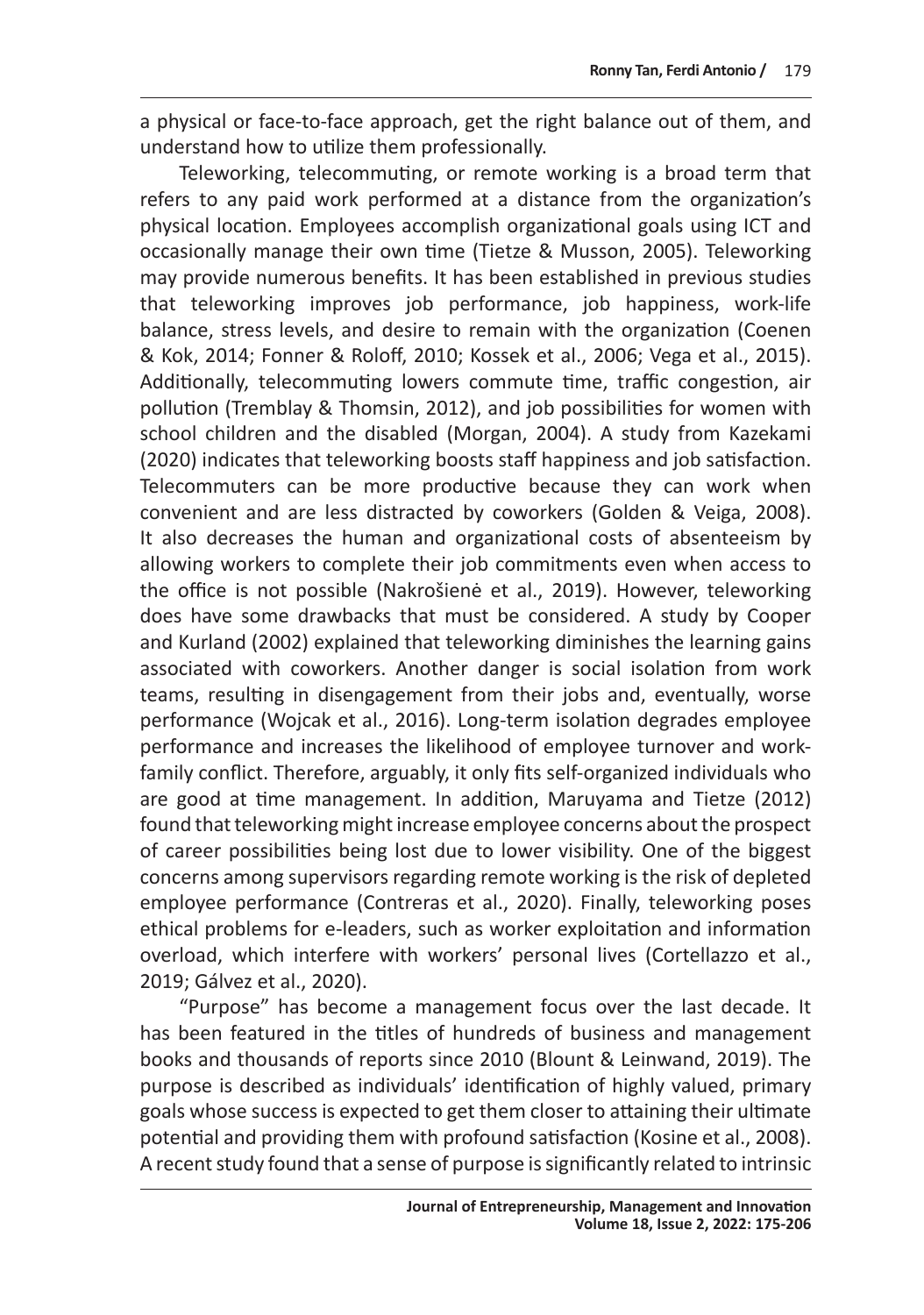#### 180 **/ New insights on employee adaptive performance during the COVID-19 pandemic: Empirical evidence from Indonesia**

motivation, net the effects of autonomy, self-efficacy, and connection (or the three known antecedents of self-determination theory), and positively associated with working hard and working smart (Good et al., 2021). An earlier study by Ryff and Keyes (1995) explained that there are seven indicators to measure purpose, which are, has goals in life and a sense of directedness; feels there is meaning to present and past life; holds beliefs that give life purpose; has aims and objectives for living; lacks a sense of meaning in life; has few goals or aims; lacks a sense of direction; does not see purpose in past life ; has no outlooks or beliefs that give life meaning. Research from Hill et al. (2016) indicates that individuals with a higher sense of purpose in life tended to have greater engagement in life, higher income, and net worth. In relation to corporate work, companies with a solid sense of purpose are more likely to accept diversity, promote employee innovation, and provide the necessary direction for the staff to achieve their maximum potential (Deloitte, 2014), which strengthen what was suggested earlier by Spence and Rushing (2009) that the secret ingredient of extraordinary companies is the purpose.

In management and organizational behavior literature, commitment to an organization is a well-established notion. While organizational commitment can be defined in various ways, this research adopts Meyer and Allen's model (Meyer et al., 2002), which comprises three dimensions: affective, normative, and continuation. Affective commitment is characterized as an individual emotional relationship, identification, and engagement with the organization and has been linked to a wish to stay with and bring impact to the greater whole (Jønsson & Jeppe Jeppesen, 2013; Nazir et al., 2016; Ohana & Meyer, 2016; Wang et al., 2010). Normative commitment refers to an employee's loyalty and perceived obligation to remain with the organization out of a sense of responsibility, shared values, or reciprocity for the organization's investment in the individual (Jacobs, 2008; Jønsson & Jeppe Jeppesen, 2013; Meyer & Allen, 1991; Nazir et al., 2016). Continuance commitment is motivated by economic transactions and reflects an employee's desire to stay with the company owing to perceived advantages, a lack of appealing alternatives, or a high switching cost (Meyer & Allen, 1991; Thye et al., 2014). It is worth mentioning that organizational commitment is a Western cultural concept. Hence, the extent to which it can be extended to non-Western cultures has been an interesting subject of discussion. Previous research has indicated that organizational commitment might vary among different cultures (Bachkirov, 2018).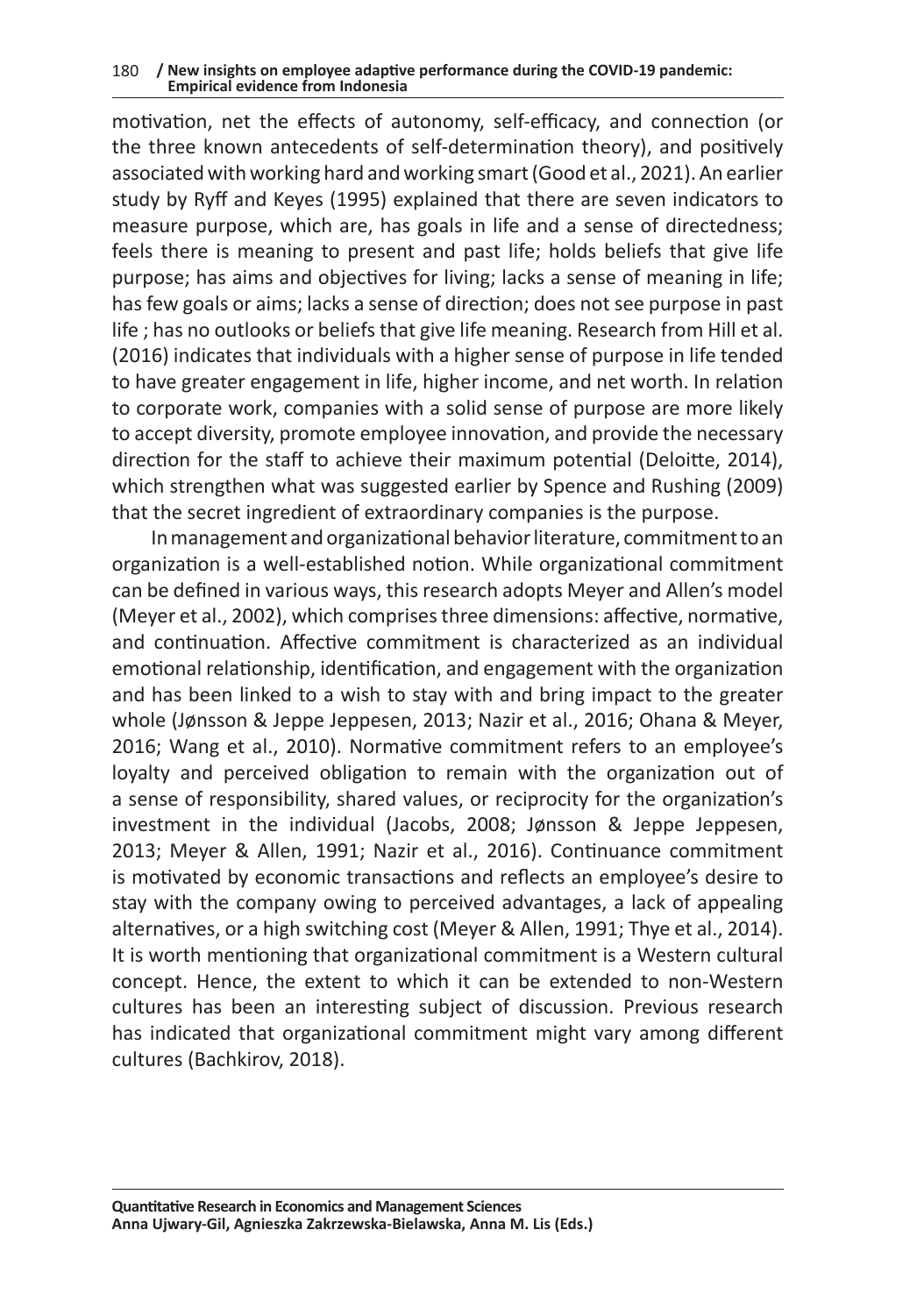# **HYPOTHESIS DEVELOPMENT**

# **E-leadership impact on organizational commitment and sense of purpose**

A study by Boal and Hooijberg (2000) explained that leadership should be focused on the organization's development of meaning and purpose. Gerry Anderson, the former CEO of DTE Energy, exemplifies how leadership may be critical to an employee's sense of purpose. In 2008, he created afilm articulating his staff's larger mission. The film embodied the new mission statement of DTE: "We serve with our energy, which is the lifeblood of communities and the engine of growth." The outcome was significant: engagement scores increased. Transformation began. For five consecutive years, the company earned the Gallup Great Workplace Award. Furthermore, from the end of 2008 to 2017, DTE's stock price more than quadrupled (Quinn & Thakor, 2018).

Another study conducted by Iriqat and Khalaf (2017) found that e-leadership is empirically connected to virtual team members' perceptions of organizational commitment. Therefore, the following hypotheses are proposed:

*H1: Perceived e-leadership positively affects sense of purpose. H2: Perceived e-leadership positively affects organizational commitment.*

# **E-leadership and teleworking impact on employee adaptive performance**

Social interaction strengthens traditional leadership. Nevertheless, in virtual environments, this impact is facilitated by ICTs, which change workers' behaviors, feelings, opinions, and performance (Van Wart et al., 2017). E-leaders must be physically and psychologically close to their staff in mitigating the undesirable effects of physical and psychological distance (Stokols et al., 2009). E-leaders must establish trust in their relationships to facilitate the interchange of ideas; they must also facilitate an information stream and produce innovative results (Avolio et al., 2014).

Darics (2017) emphasized that management and leadership functions are integrated with a teleworking situation. Managers are accountable for managing performance, implementing necessary solutions, and maintaining a team identity by developing and sharing the organization's vision, values, and goals in a trusting work environment. Teleworking creates a considerable increase in the volume and velocity of communication; the expansion of communication channels that e-leaders need to be experts on; and the importance for e-leaders to adopt new technological solutions (Van Wart et al., 2016). Therefore, the following hypotheses are proposed: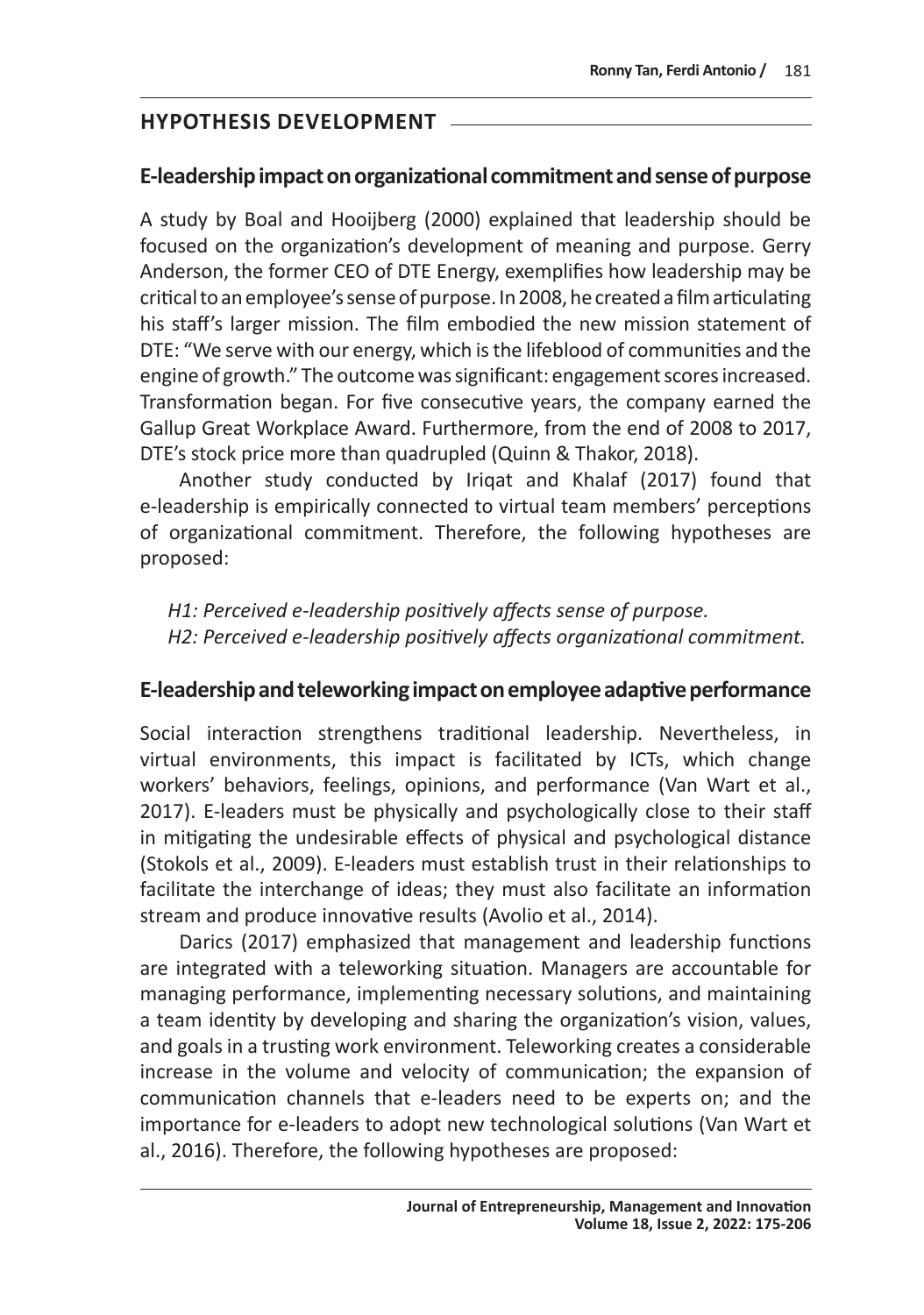#### 182 **/ New insights on employee adaptive performance during the COVID-19 pandemic: Empirical evidence from Indonesia**

- *H3: Perceived e-leadership positively affects teleworking output.*
- *H6: Perceived e-leadership positively affects employee adaptive performance.*
- *H7: Teleworking output positively affects employee adaptive performance.*

# **Teleworking impact on sense of purpose and organizational commitment**

For many individuals, the pandemic has halted their progress toward personal life goals and meaningful and rewarding work, affected their sense of purpose, and compelling them to give their days new structures and meaning (Meyer-Kalos et al., 2020). Likewise, teleworking might positively affect the employees' purpose as they spend much less time commuting and hence will have more time with their family and improve the work-life balance. Therefore, it is assumed that an effectual teleworking output will positively impact an employee's sense of purpose.

Researchers and practitioners have taken opposing views on the predicted effects of telework on affective commitment, with some predicting a positive effect and others indicating a detrimental effect. A study by Lim and Teo (2000) suggested that staff with higher organizational commitment will be less favorable to teleworking. In addition, another research from Piper (2004) indicates that teleworking does not increase staff organizational commitment. On the contrary, Golden (2006) found that teleworking is positively related to staff commitment. Wang et al. (2020) also found that continuance commitment is positively associated with psychological and physical isolation.

There is an additional reason to assume that telecommuting could improve employee commitment to the company. These reasons arise mainly from the option to have a work-scheduling arrangement that the employee desires, so this line of thinking would only apply to employees who choose to telecommute voluntarily. Positive job experiences that meet their expectations and basic needs are the primary source of affective commitment. These employees believe that their aims and values align with those of the company. Employees who can work from home are more likely to think that their needs are being met and that the organization's values are aligned with their own. The literature on perceived organizational support adds to the evidence for a beneficial link between teleworking and affective commitment. Previous research suggested that perceived organizational support predicts organizational commitment (Aubé et al., 2007; Makanjee et al., 2006). As such, the following hypotheses are proposed:

*H4: Teleworking output positively affects sense of purpose.*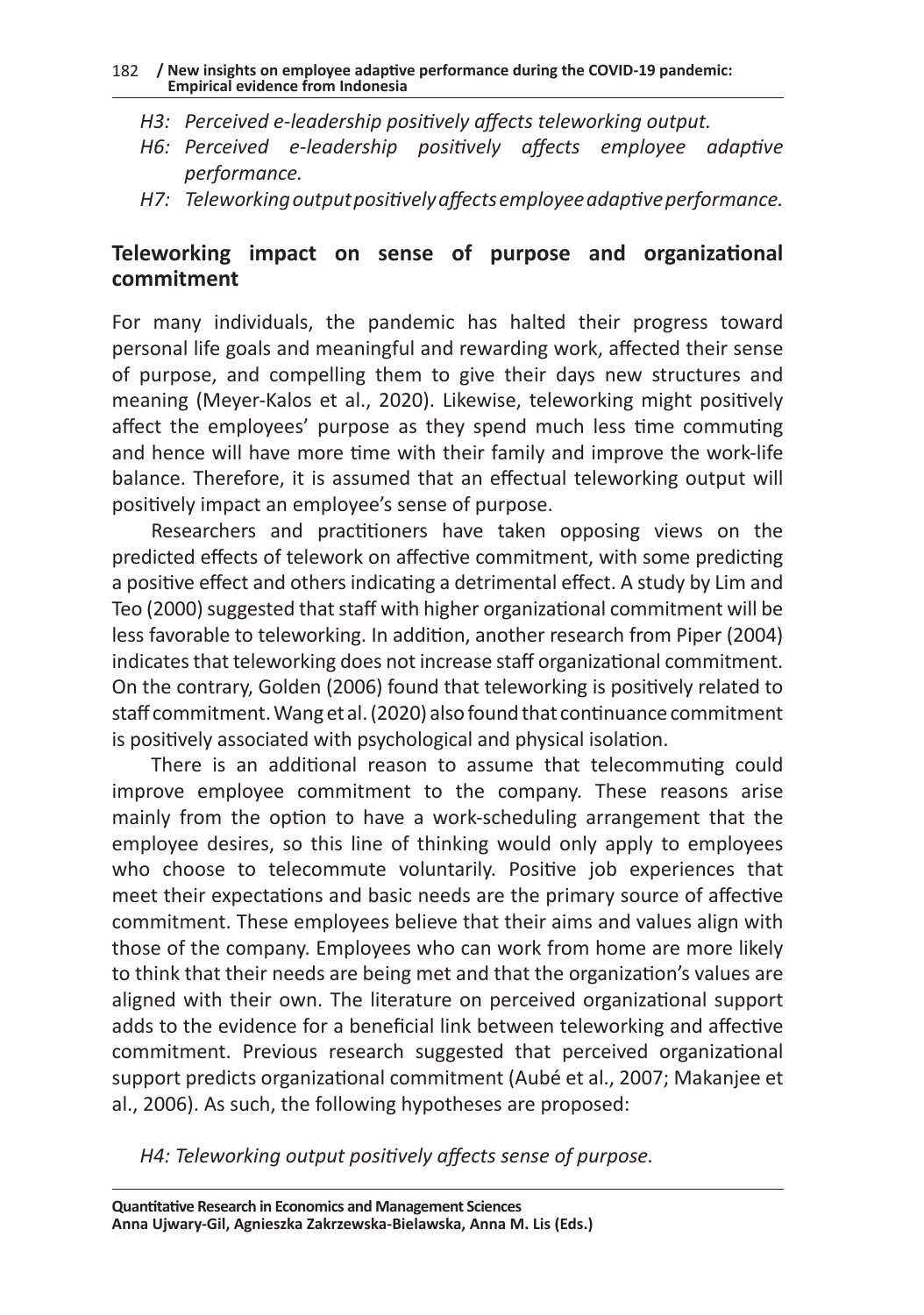*H5: Teleworking output positively affects organizational commitment.*

# **Sense of purpose and organizational commitment impact on employee adaptive performance**

Organizational culture demonstrates a distinct sense of purpose and devotion to the organization's objective, which improves employee effectiveness in achieving goals (Narayana, 2017). The greater the individual's experience of purpose and meaning, the stronger their intrinsic work satisfaction, work involvement, and organization-based self-esteem (Milliman et al., 2003). Prior research has also discovered a connection between organizational commitment and employee performance (Cesário & Chambel, 2017). Furthermore, according to a study conducted during the COVID-19 pandemic in a hospitality industry located in the U.S., employees' organizational commitment positively impacted their job performance (Wong et al., 2021). The following hypotheses are proposed based on the objective to find out whether prior research is still relevant for employee adaptive performance in contrast to traditional employee performance:

- *H8: Sense of purpose positively affects employee adaptive performance.*
- *H9: Organizational commitment positively affects employee adaptive performance.*

Figure 1 below explains the conceptual framework of this research.



**Figure 1**. Conceptual framework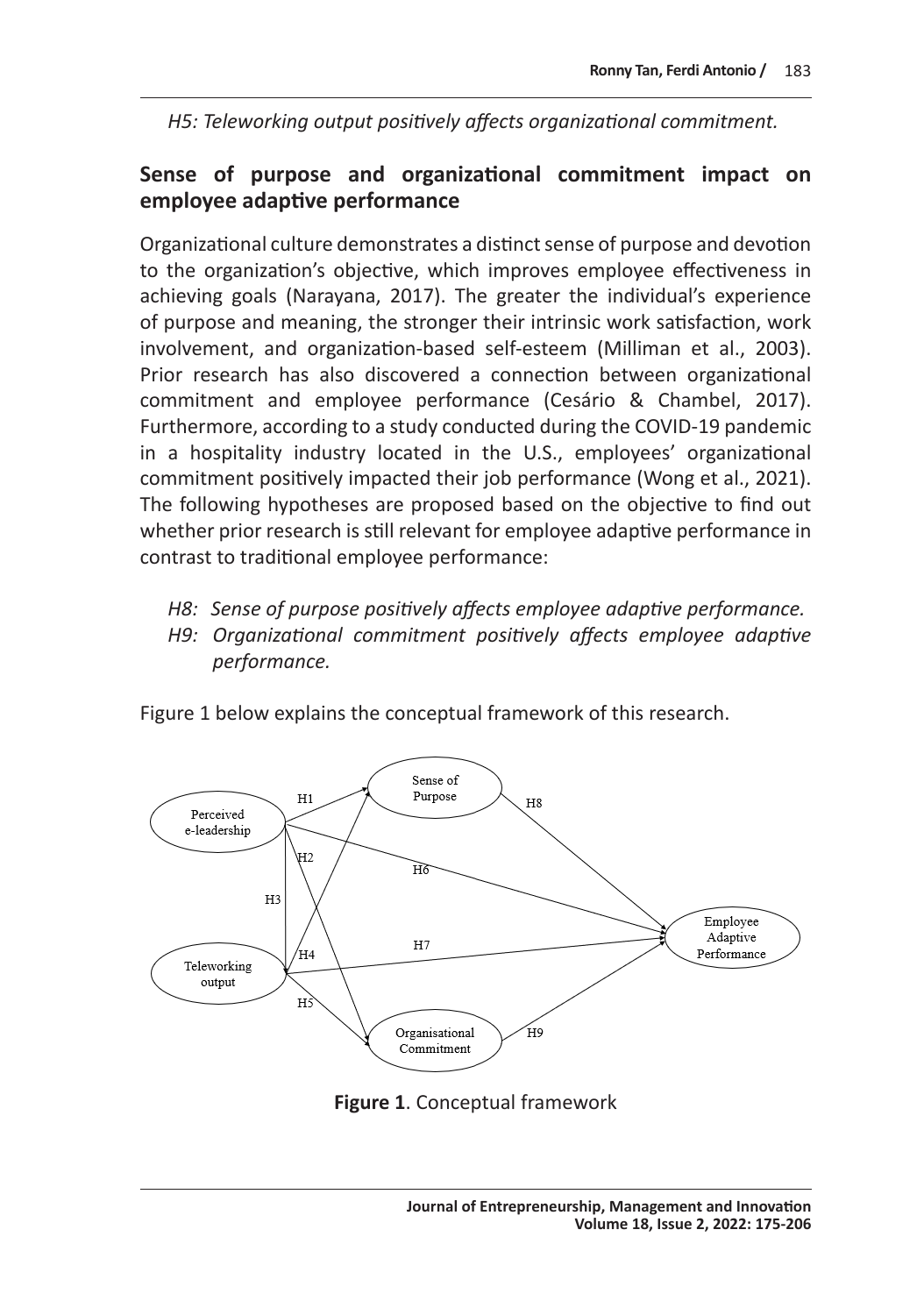#### 184 **/ New insights on employee adaptive performance during the COVID-19 pandemic: Empirical evidence from Indonesia**

# **METHODOLOGY**

This study discovers the relationship between e-leadership, teleworking output, and employee adaptive performance, with a sense of purpose and organizational commitment as mediating roles. It deploys quantitative research with a survey, in which the data is collected cross-sectionally and analyzed with Structural Equation Modelling (SEM). The approach used is PLS-SEM because it is adequate to analyze the explanatory and prediction of the proposed research model (Hair et al., 2019). Moreover, PLS-SEM is suitable for a complex model with several variables where the influences can be evaluated simultaneously (Hair et al., 2019).

# **Population and sampling size**

Respondents of this study are 271 full-time employees of a privately owned, reputable financial industry company in Indonesia with headquarters in Jakarta, Indonesia. They have been doing work from home (more than 70% of the staff) since April 2020 during the COVID-19 outbreak in Indonesia. It is a census type of data gathering, conducted in August 2021 using a Google form to collect data. As this research uses 271 respondents, the minimum sampling requirement of 160 respondents is therefore met (Kock & Hadaya, 2018).

# **Questionnaire and measures**

An online survey using Google form was deployed to gather the data from the respondents. It has two parts: the first part of the online survey describes the questions about the respondents' socio-demographic information, and the second part consists of the questions related to the variable used in this study. All variables and indicators used in this study are gathered from previous credible research. The e-leadership variable is taken from Van Wart et al. (2017), where there are four indicators used: e-communication skills (EL1), e-social skills (EL2), e-team building skills (EL3), and e-trustworthiness (EL4). A teleworking output variable is adopted from Nakrošienė et al. (2019), which uses four indicators in the areas of supervisor's trust (TW1), possibility to save travel expenses (TW2), and the possibility to work during the most productive time (TW4). Research from Steger et al. (2012) is used as a reference for the sense of purpose variable, in which there are three indicators to test from greater good motivation (SP1), positive meaning (SP2), and contribution to meaning-making (SP3). The organizational commitment variable is adopted from Meyer and Allen's (1991) definition, which uses the three-component framework of affective (OC1, OC2), continuance, and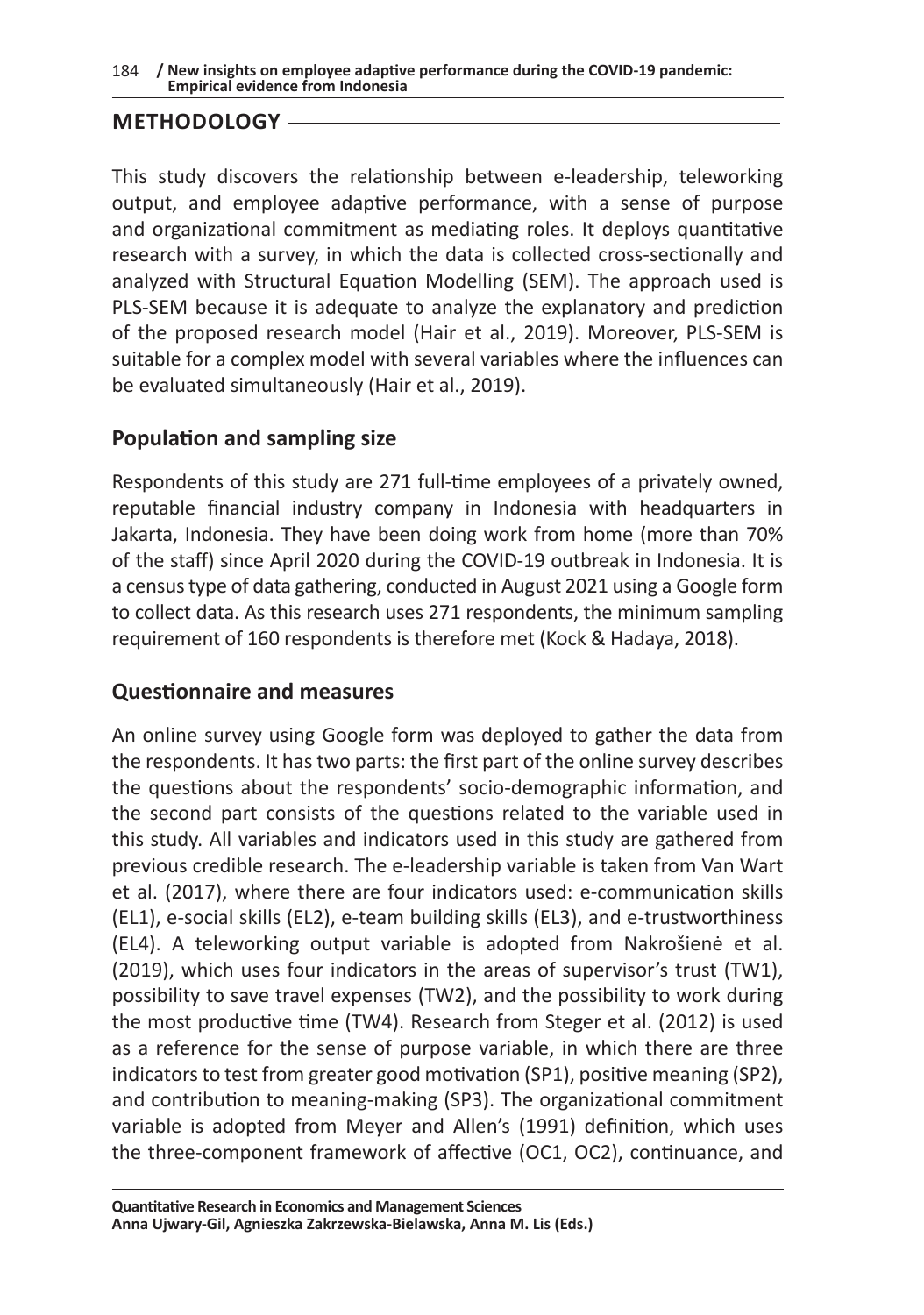normative (OC3) commitment. Furthermore, employee adaptive performance as a target construct uses previous research from Charbonnier-Voirin and Roussel (2012) with four indicators used: solving problem creatively (EP3), training and learning effort (EP5), interpersonal adaptability (EP6), physical adaptability (EP7), and they are measured with the unidimensional approach.

All indicators are measured using a five-point Likert-type scale (from 1 = strongly disagree until 5 = strongly agree), adopted from the English language, and then translated into Bahasa Indonesia. The questionnaire was contentvalidated by a small test population before the survey was done to ensure the questionnaire was well understood and had no ambiguity.

This study employs the PLS-SEM data analysis method to answer the research question. PLS-SEM can be used for research with an explanatory and predictive approach, complex, and many constructs (Hair et al., 2019). In addition, PLS-SEM does not require normal data distribution. SmartPLS software version 3.3.3 is used to perform the calculation (Memon et al., 2021; Ringle et al., 2015) and is done in two stages. The first stage is the outer model assessment to measure the validity and reliability of the used indicators. The second stage is the structural model assessment to estimate the predictor strength of the proposed research model through R2, Q2, and RMSE values. Post measuring the research model quality, a hypothesis validity check is done by measuring the significance and coefficient, followed by the mediation analysis.

### **RESULTS**

Table 1 provides a socio-demographic profile of the 271 respondents who participated in this survey. Most of them are aged 28-37 (44%), married with children (61%), living with family and children (51%), have a bachelor's degree (78%), with a length of service above five years (46%), working from home (WFH) (88%), and a salary range of USD 701–1400 (38%).

# **Measurement model (outer model) assessment**

After collecting the respondents' profiles, data processing was done to determine the relationship among constructs. Before deciding the relationship between the constructs, all data had to fulfill the validity and reliability criteria in the measurement model analysis.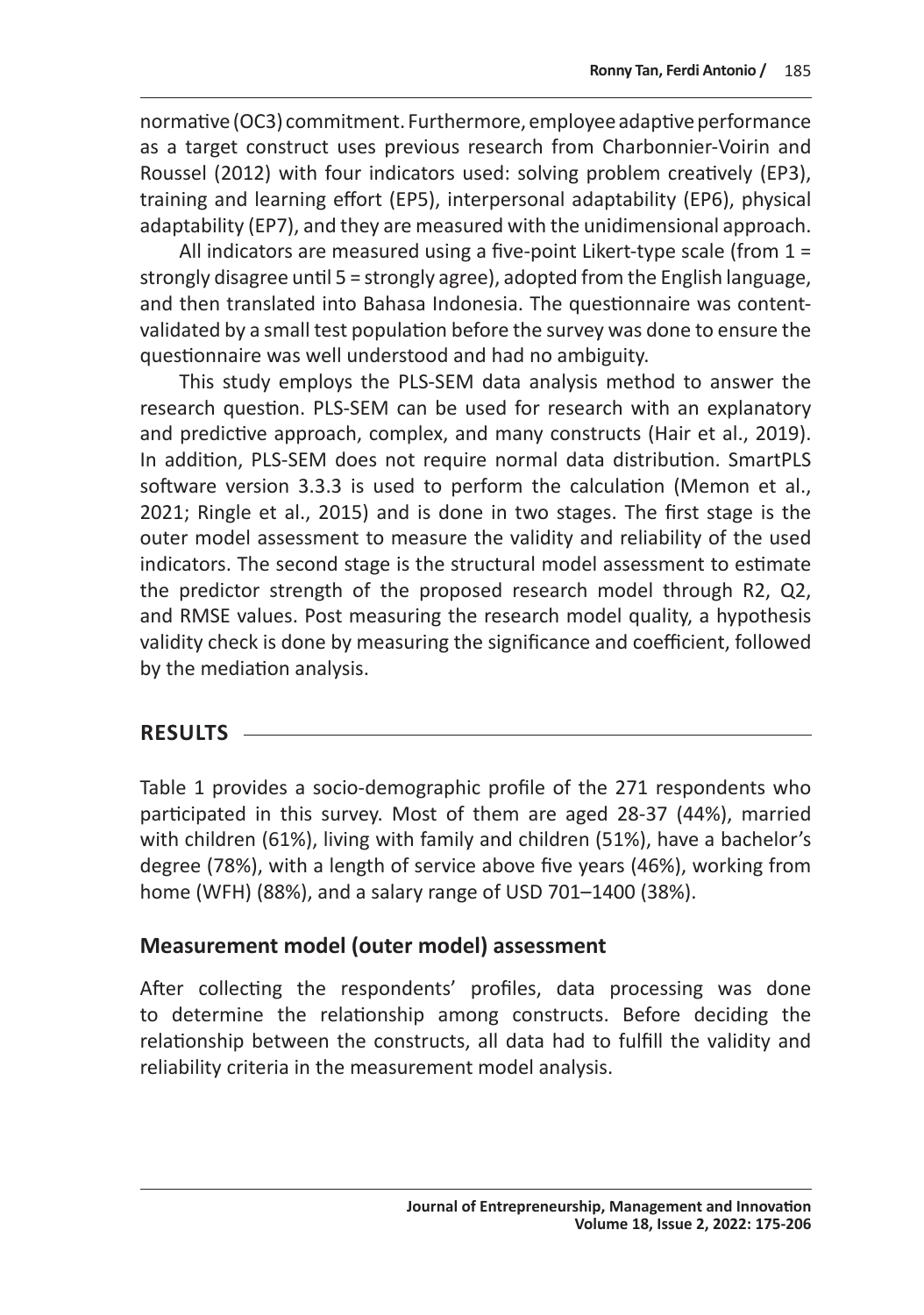#### 186 **/ New insights on employee adaptive performance during the COVID-19 pandemic: Empirical evidence from Indonesia**

| <b>Description</b>       |                                    | <b>Number of respondents</b> | Percentage (%) |
|--------------------------|------------------------------------|------------------------------|----------------|
| Gender                   | Male                               | 146                          | 54             |
|                          | Female                             | 125                          | 46             |
| Age                      | 18-27                              | 32                           | 12             |
|                          | 28-37                              | 119                          | 44             |
|                          | 38-47                              | 100                          | 37             |
|                          | 48-57                              | 20                           | $\overline{7}$ |
| <b>Marital Status</b>    | Single                             | 71                           | 26             |
|                          | Married without children           | 35                           | 13             |
|                          | Married with children              | 165                          | 61             |
| <b>Current Living</b>    | Living alone                       | 51                           | 19             |
| Condition                | Living with friend                 | 3                            | $\mathbf{1}$   |
|                          | Living with family                 | 80                           | 29             |
|                          | Living with family and<br>children | 137                          | 51             |
| <b>Highest Education</b> | High School                        | 3                            | 1              |
|                          | Diploma                            | 24                           | 9              |
|                          | Bachelor's degree                  | 212                          | 78             |
|                          | Master's degree                    | 32                           | 12             |
| Length of                | 0-1 year                           | 20                           | $\overline{7}$ |
| Employment               | $1-3$ year                         | 74                           | 27             |
|                          | 3-5 year                           | 52                           | 19             |
|                          | > 5 years                          | 125                          | 46             |
| Working                  | 1 Day WFH per week                 | 4                            | 1              |
| Arrangement              | 2 Day WFH per week                 | 7                            | 3              |
|                          | 3 Day WFH per week                 | 9                            | 3              |
|                          | 4 Day WFH per week                 | 13                           | 5              |
|                          | <b>Full WFH</b>                    | 238                          | 88             |
| Monthly Salary           | < USD 700                          | 62                           | 23             |
| Range                    | USD 701 - 1400                     | 103                          | 38             |
|                          | USD 1401 - 2100                    | 43                           | 16             |
|                          | USD 2101 - 3500                    | 32                           | 12             |
|                          | > USD 3501                         | 25                           | 9              |
|                          | Prefer not to answer               | 6                            | $\overline{2}$ |

### **Table 1**. Socio-demographic profile of respondents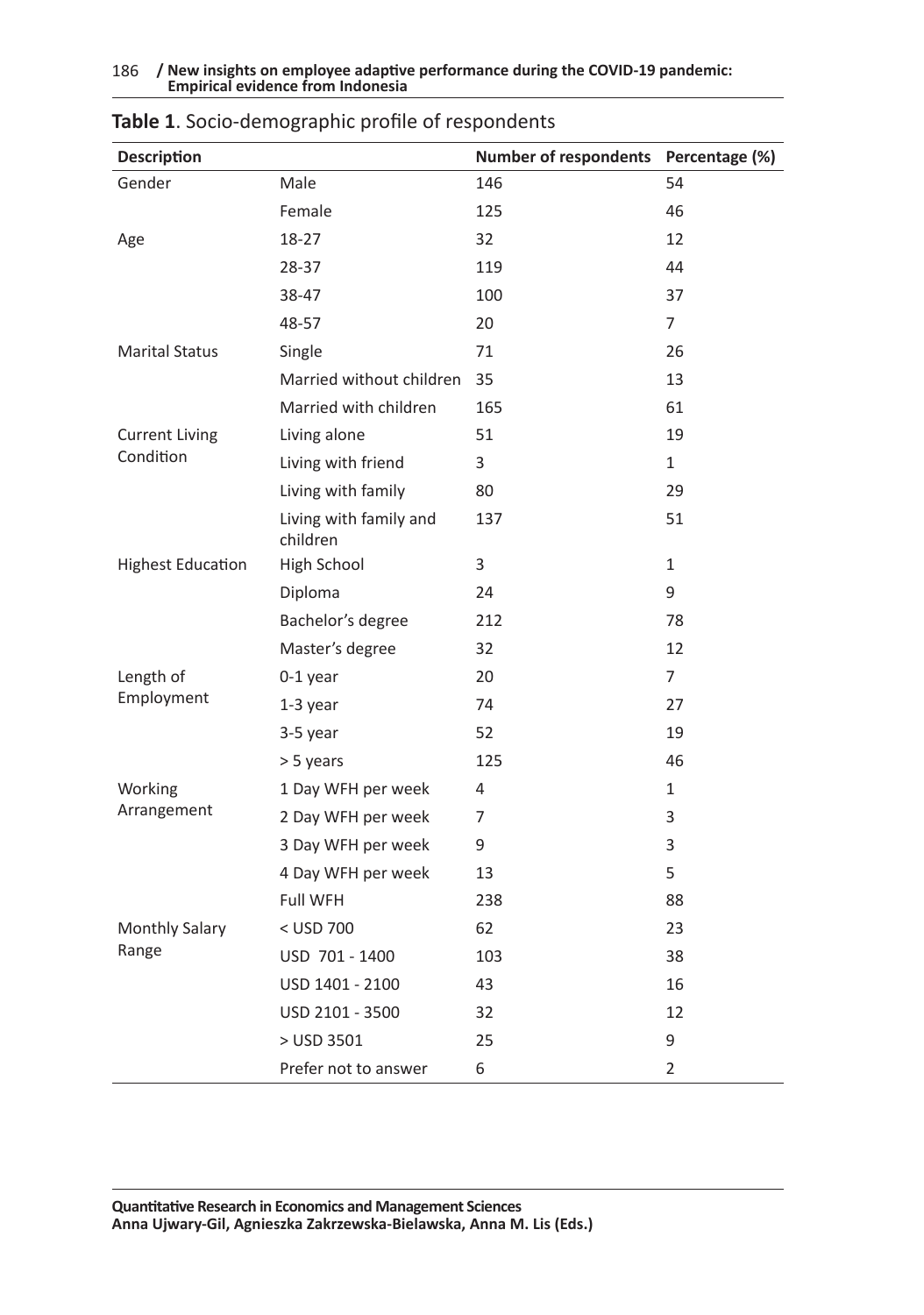| Variable                     | <b>Indicators</b>                                                                                                                                      | Outer<br>loading | Cronbach's<br>Alpha | Composite<br>reliability | <b>AVE</b> |
|------------------------------|--------------------------------------------------------------------------------------------------------------------------------------------------------|------------------|---------------------|--------------------------|------------|
| Perceived E-Leadership       | EL1: "My leader<br>communicates very clearly<br>through electronic media."                                                                             | 0.837            | 0.818               | 0.880                    | 0.649      |
|                              | EL2: "My leader uses<br>richer media (such as<br>face-to-face meetings,<br>telephone, and virtual<br>conferencing) when<br>appropriate."               | 0.854            |                     |                          |            |
|                              | EL3: "I participate during<br>the virtual team building<br>conducted by my leader."                                                                    | 0.712            |                     |                          |            |
|                              | EL4: "In leading virtually,<br>my leader has trustworthy<br>integrity."                                                                                | 0.811            |                     |                          |            |
| <b>Teleworking Output</b>    | TW1: "I think my<br>employer trusts me<br>a lot when providing the<br>opportunity to work from<br>home."                                               | 0.854            | 0.704               | 0.833                    | 0.625      |
|                              | TW2: "I work from home<br>to save travel expenses."                                                                                                    | 0.776            |                     |                          |            |
|                              | TW4: "When working<br>from home, I can<br>work during the most<br>productive time."                                                                    | 0.738            |                     |                          |            |
| Sense of Purpose             | SP1: "My work gives me<br>the feeling that this is<br>what I was meant to do."                                                                         | 0.826            | 0.842               | 0.905                    | 0.761      |
|                              | SP2: "I know my work<br>makes a positive<br>difference in the world."                                                                                  | 0.905            |                     |                          |            |
|                              | SP3: "The work I do serves 0.884<br>a greater purpose."                                                                                                |                  |                     |                          |            |
| Organizational<br>Commitment | OC1: "I am willing to put<br>in a great deal of effort<br>beyond that normally<br>expected in order to help<br>this organization to be<br>successful." | 0.876            | 0.853               | 0.900                    | 0.694      |
|                              | OC2: "I really care<br>about the fate of this<br>organization."                                                                                        | 0.871            |                     |                          |            |
|                              | OC3: "This organization<br>really inspires the very<br>best in me in the way of<br>job performance."                                                   | 0.802            |                     |                          |            |
|                              | OC4: "I would accept<br>almost any type of job<br>assignment in order to<br>keep working for this<br>organization."                                    | 0.778            |                     |                          |            |

# **Table 2**. Construct reliability and validity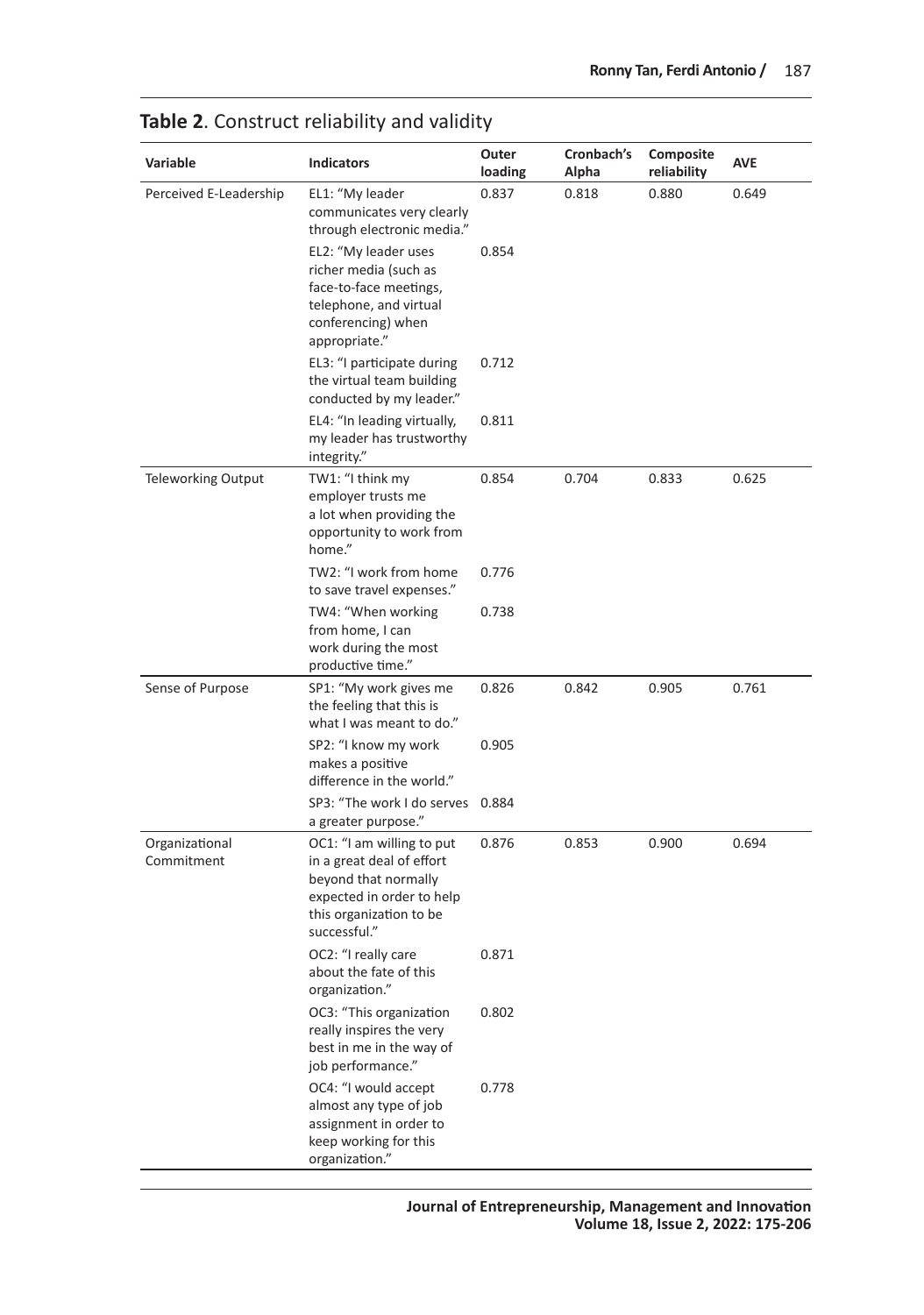| Variable                                | <b>Indicators</b>                                                                                                                                                            | Outer<br>loading | Cronbach's<br>Alpha | Composite<br>reliability | <b>AVE</b> |
|-----------------------------------------|------------------------------------------------------------------------------------------------------------------------------------------------------------------------------|------------------|---------------------|--------------------------|------------|
| <b>Employee Adaptive</b><br>Performance | EP3: "When new or ill-<br>defined work situations<br>arise in your job, I use<br>a variety of sources/types<br>of information to come<br>up with an innovative<br>solution." | 0.774            | 0.796               | 0.868                    | 0.623      |
|                                         | EP5: "I look for every<br>opportunity that enables<br>me to improve my<br>performance."                                                                                      | 0.862            |                     |                          |            |
|                                         | EP6: "Developing good<br>relationships with all<br>my counterparts is an<br>important factor of my<br>effectiveness."                                                        | 0.792            |                     |                          |            |
|                                         | EP7: "I strive to adapt,<br>however difficult, to the<br>working conditions I am<br>in during working from<br>home."                                                         | 0.724            |                     |                          |            |

188 **/ New insights on employee adaptive performance during the COVID-19 pandemic: Empirical evidence from Indonesia**

Table 2 shows that all indicators have outer loadings > 0.708 as required. Construct reliability can be seen on values in the range of 0.70 and 0.95, and thus it can be concluded that the construct reliability test is accepted. AVE measures a convergent validity check, where all values have AVE > 0.50, indicating all constructs explain at least 50 percent of the variance of its items (Hair et al., 2019).

The Heterotrait-Monotrait (HT/MT) Ratio of the correlations is used for the discriminant validity test. Research from Henseler et al. (2015) recommends using a lower and more conservative threshold value of 0.85 when constructs are conceptually more distinct. Table 3 (HT/MT Ratio) shows that all HT/MT values are well under the 0.85 thresholds for all variables. It concludes that all indicators used in this research model are well discriminated against to measure their respective construct. As a conclusion of the outer model assessment, all indicators in this model are reliable (by CA, CR), and valid to measure construct (by AVE), and specific (by HT/MT).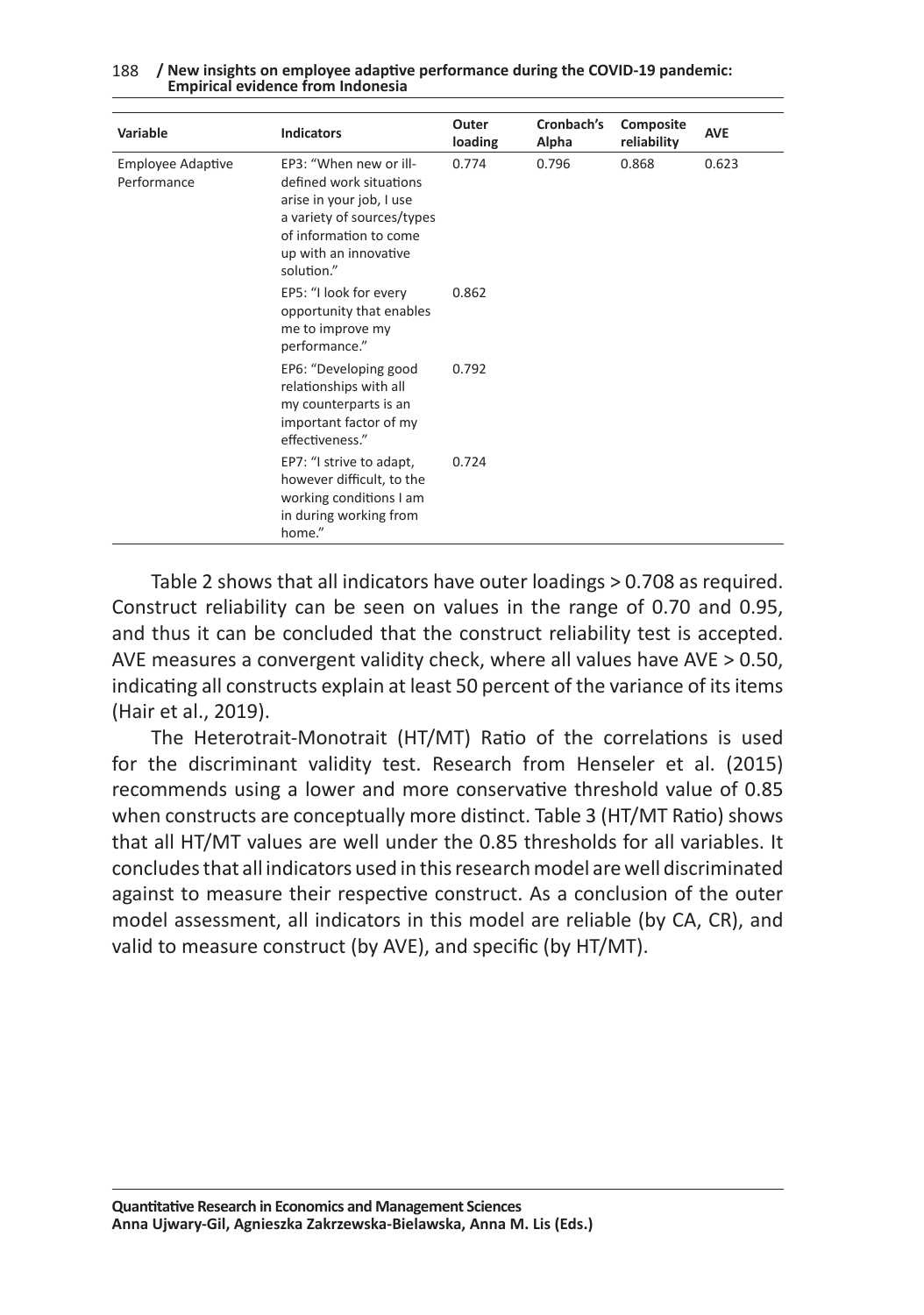|                                         | <b>Employee</b><br>Adaptive<br>Performance | Organizational<br>Commitment | <b>Perceived</b><br>E-Leadership | Sense of<br><b>Purpose</b> |
|-----------------------------------------|--------------------------------------------|------------------------------|----------------------------------|----------------------------|
| <b>Employee Adaptive</b><br>Performance |                                            |                              |                                  |                            |
| Organizational<br>Commitment            | 0.750                                      |                              |                                  |                            |
| Perceived<br>E-Leadership               | 0.552                                      | 0.546                        |                                  |                            |
| Sense of Purpose                        | 0.605                                      | 0.715                        | 0.541                            |                            |
| <b>Teleworking Output</b>               | 0.690                                      | 0.493                        | 0.585                            | 0.371                      |

#### **Table 3**. Discriminant validity

### **Structural model (inner model) assessment**

Variance Inflation Factor (VIF) is utilized to validate collinearity. The result of the VIF test in this model has shown that all values are below 3, indicating there is no collinearity issue in the data. Goodness-of-fit is not compatible with PLS-SEM as suggested by (Hair et al., 2019). This research uses R2 as a coefficient of determination to measure predictive accuracy and Q2 as cross-validated redundancy to measure predictive relevance to test the structural model. Employee adaptive performance has R2 = 0.498 and Q2 = 0.296, indicating that this variable is meaningful and has moderate predictive accuracy with medium predictive relevance. PLSpredict is also applied, and Root Mean Square Error (RMSE) values are tested between the Linear Model (LM) value of each indicator compared to the PLS value of each indicator. 3 out of 4 employee adaptive performance indicators have lower RMSE values in PLS. Therefore it concludes that this research model has medium predictive power (Shmueli et al., 2019).

# **Hypothesis testing and mediation analysis**

Hypothesis testing was performed to determine the impact of the independent variables on the dependent variables and determine whether the hypotheses proposed by this research were supported. A bootstrapping approach is used to assess the significance of the data. A cut-off value of 1.645 (T-statistic ≥ 1.645, one-tail, 95% significance level) is used as the criteria to understand if the hypotheses are supported or not.

The outcome of the hypothesis testing is shown in Table 4. In addition, mediation analysis is also conducted to determine if the teleworking output, a sense of purpose, and organizational commitment could mediate the impact of perceived e-leadership on employee adaptive performance. In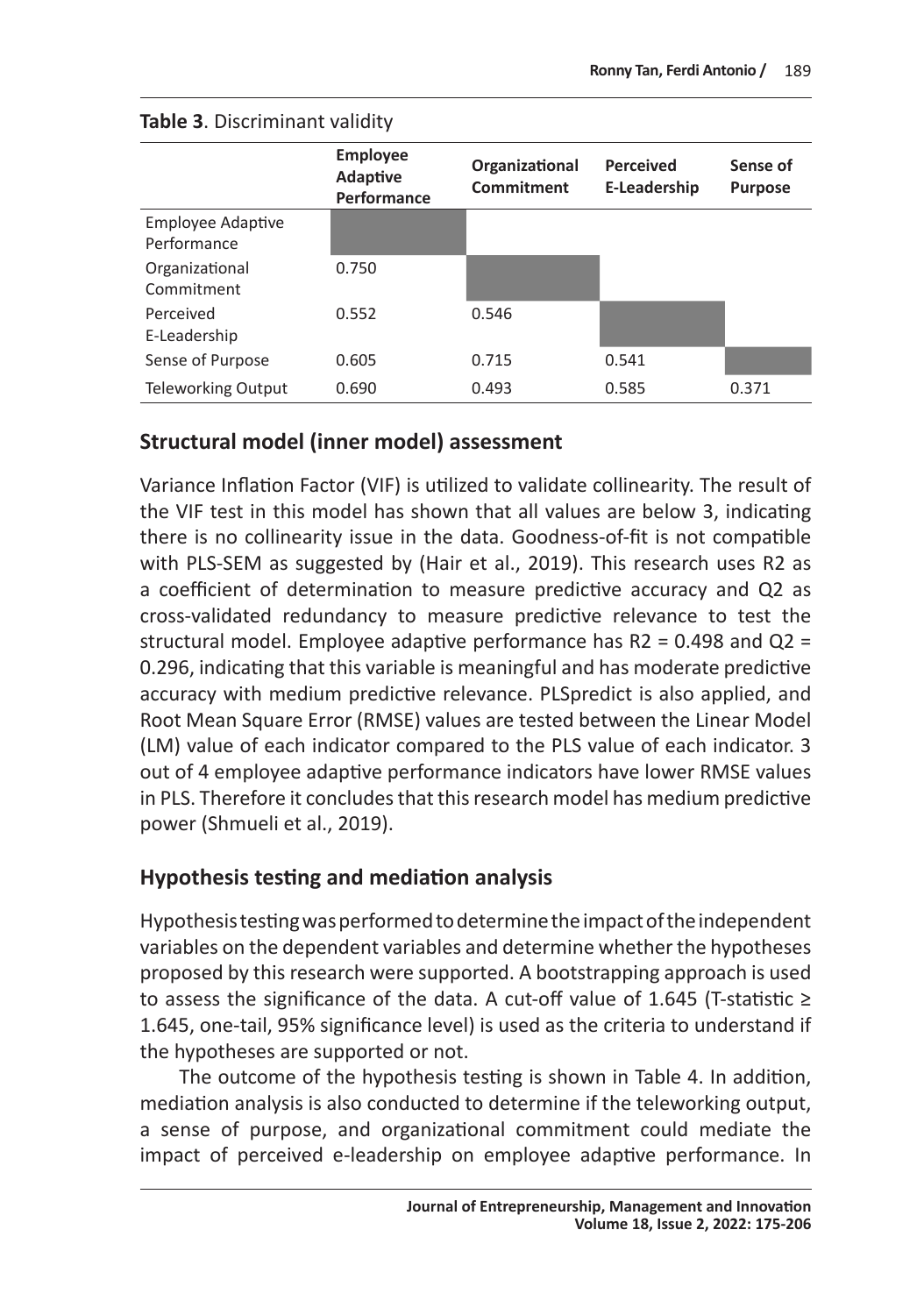conducting the mediation assessment in this model, the direct and indirect effects are also assessed.

| <b>Hypothesis</b>                                                        | <b>Standard</b><br><b>Coefficient</b> | T-statistic    | p-value | <b>Results</b>           |
|--------------------------------------------------------------------------|---------------------------------------|----------------|---------|--------------------------|
| e-leadership $\rightarrow$ sense of purpose                              | 0.400                                 | 4.980          | 0.000   | H1 Supported             |
| e-leadership $\rightarrow$ organizational<br>commitment                  | 0.346                                 | 4.558          | 0.000   | H <sub>2</sub> Supported |
| e-leadership $\rightarrow$ teleworking output                            | 0.458                                 | 6.115          | 0.000   | H <sub>3</sub> Supported |
| Teleworking output $\rightarrow$ sense of<br>purpose                     | 0.120                                 | 1.479          | 0.070   | <b>H4 Not Supported</b>  |
| Teleworking output $\rightarrow$<br>organizational commitment            | 0.242                                 | 2.864          | 0.002   | H <sub>5</sub> Supported |
| Perceived e-leadership $\rightarrow$<br>employee adaptive performance    | 0.074                                 | 1.024          | 0.153   | <b>H6 Not Supported</b>  |
| Teleworking output $\rightarrow$ employee<br>adaptive performance        | 0.283                                 | 4.901          | 0.000   | H7 Supported             |
| Sense of purpose $\rightarrow$ employee<br>adaptive performance          | 0.138                                 | 1.959          | 0.025   | H <sub>8</sub> Supported |
| Organizational commitment $\rightarrow$<br>employee adaptive performance | 0.396                                 | 6.715          | 0.000   | H9 Supported             |
| <b>Employee Adaptive Performance</b>                                     | $\mathbb{R}^2$                        | $\mathbf{Q}^2$ |         |                          |
|                                                                          | 0.498                                 | 0.296          |         |                          |

### **Table 4**. Coefficient and significance

It is explained in Table 4 and Figure 2 that there are seven hypotheses that are supported with t-statistic  $>= 1.645$ , p-value  $< 0.05$ , and positive standard coefficients. Teleworking output, organizational commitment, and sense of purpose positively affect employee adaptive performance. Similarly, perceived e-leadership and teleworking output positively affect organizational commitment. Perceived e-leadership also positively affects teleworking output and sense of purpose.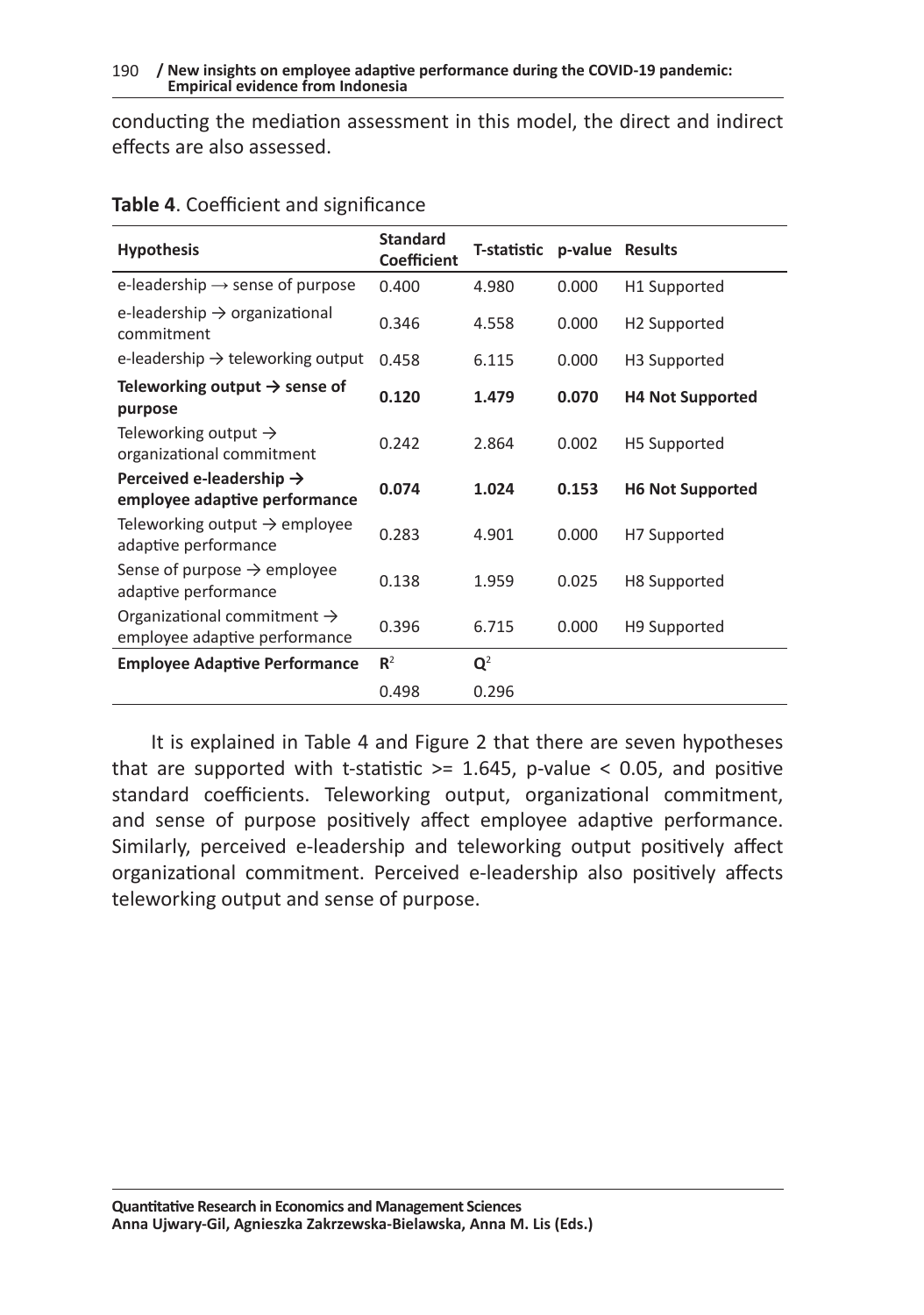

**Figure 2**. Research model result

The other two hypotheses (H4 and H6) are not supported as they have t-statistic < 1.645 and p-value >= 0.05). The relationship between teleworking output and sense of purpose is insignificant. Similarly, the perceived e-leadership relationship to employee adaptive performance is also insignificant.

According to the mediation analysis (see Table 5), all three mediator constructs tested in this study (teleworking output, sense of purpose, and organizational commitment) have a p-value under the threshold of 0.05, indicating that they are all effective mediators of perceived e-leadership towards employee adaptive performance.

| Path                                                                                                             | <b>Standard</b><br><b>Coefficient</b> | T-statistic | p-value |
|------------------------------------------------------------------------------------------------------------------|---------------------------------------|-------------|---------|
| Perceived E-Leadership $\rightarrow$ Teleworking Output<br>$\rightarrow$ Employee Adaptive Performance           | 0.130                                 | 3.577       | 0.000   |
| Perceived E-Leadership $\rightarrow$ Teleworking Output<br>$\rightarrow$ Organizational Commitment               | 0.111                                 | 2.227       | 0.013   |
| Perceived E-Leadership $\rightarrow$ Sense of Purpose $\rightarrow$<br>Employee Adaptive Performance             | 0.055                                 | 1.779       | 0.038   |
| Perceived E-Leadership $\rightarrow$ Organizational<br>Commitment $\rightarrow$ Employee Adaptive<br>Performance | 0.137                                 | 3.538       | 0.000   |
| Teleworking Output $\rightarrow$ Organizational<br>Commitment $\rightarrow$ Employee Adaptive<br>Performance     | 0.096                                 | 2.662       | 0.004   |

|  |  |  |  | Table 5. Specific indirect effect/mediation analysis |  |
|--|--|--|--|------------------------------------------------------|--|
|--|--|--|--|------------------------------------------------------|--|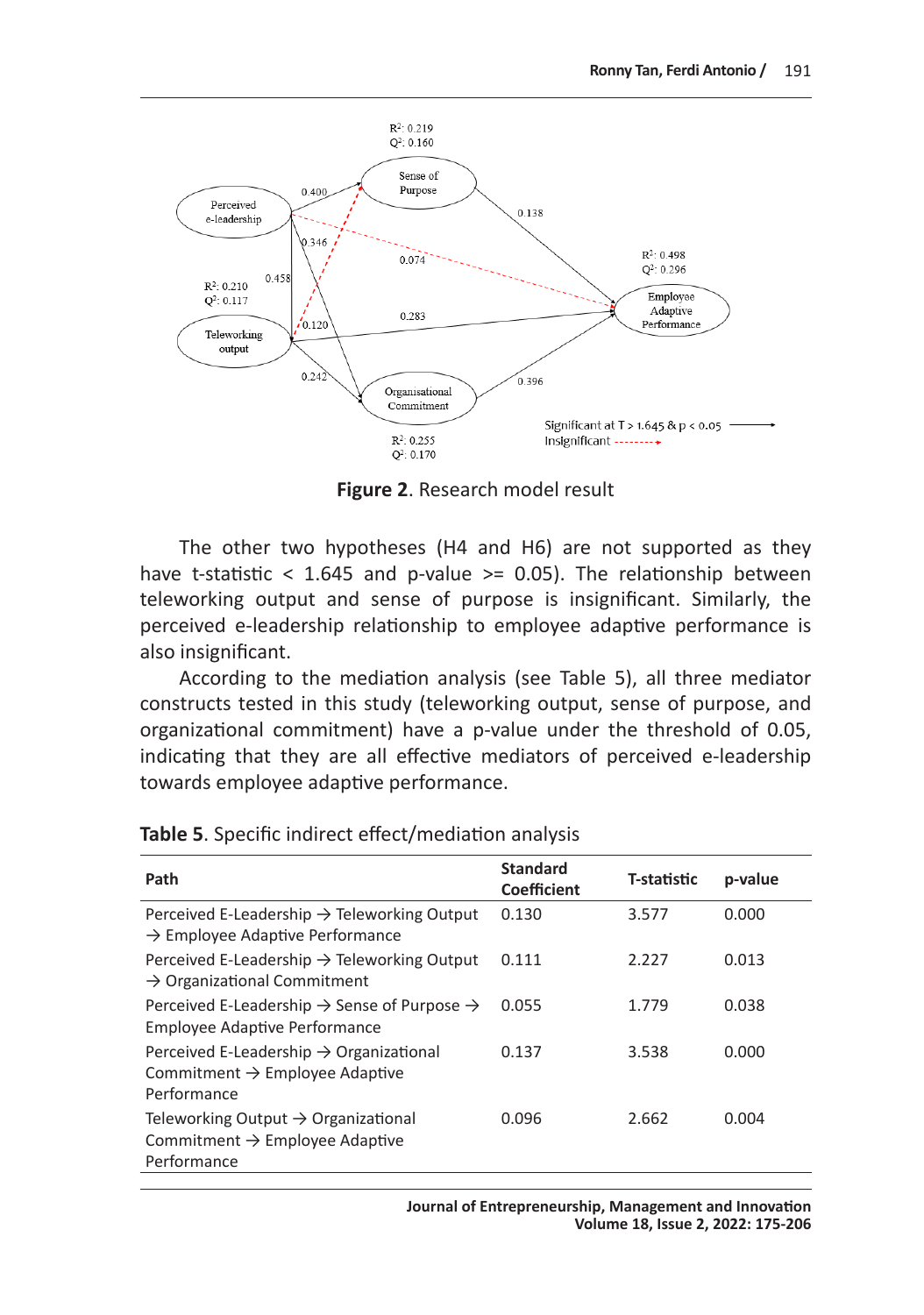The research also demonstrates that teleworking output is an effective mediator (t-statistic: 2.227) between perceived e-leadership and organizational commitment. Organizational commitment (t-statistic: 2.662) also effectively mediates teleworking output towards employee adaptive performance.

# **Importance and performance matrix analysis**

The Importance-Performance Map Analysis (IPMA) gives management insights into which areas are more important to a target construct, even when the construct or indicator is underperformed (Ringle & Sarstedt, 2016).



**Figure 3**. Importance-performance map on employee adaptive performance (constructs, unstandardized effect)

The target chosen for the IPMA is the employee adaptive performance variable. Figure 3 explains that perceived e-leadership is the essential construct (with total effect of 0.362) to employee adaptive performance (although it is not the most performing among four constructs) while teleworking output and organizational commitment share similar importance with total effects of 0.344, and 0.334 respectively. It is also understood that sense of purpose is indicated as the least essential construct to employee adaptive performance, with total effect of 0.095. Figure 3 also shows that teleworking output is the highest performance construct, signifying the positive impact on employee adaptive performance.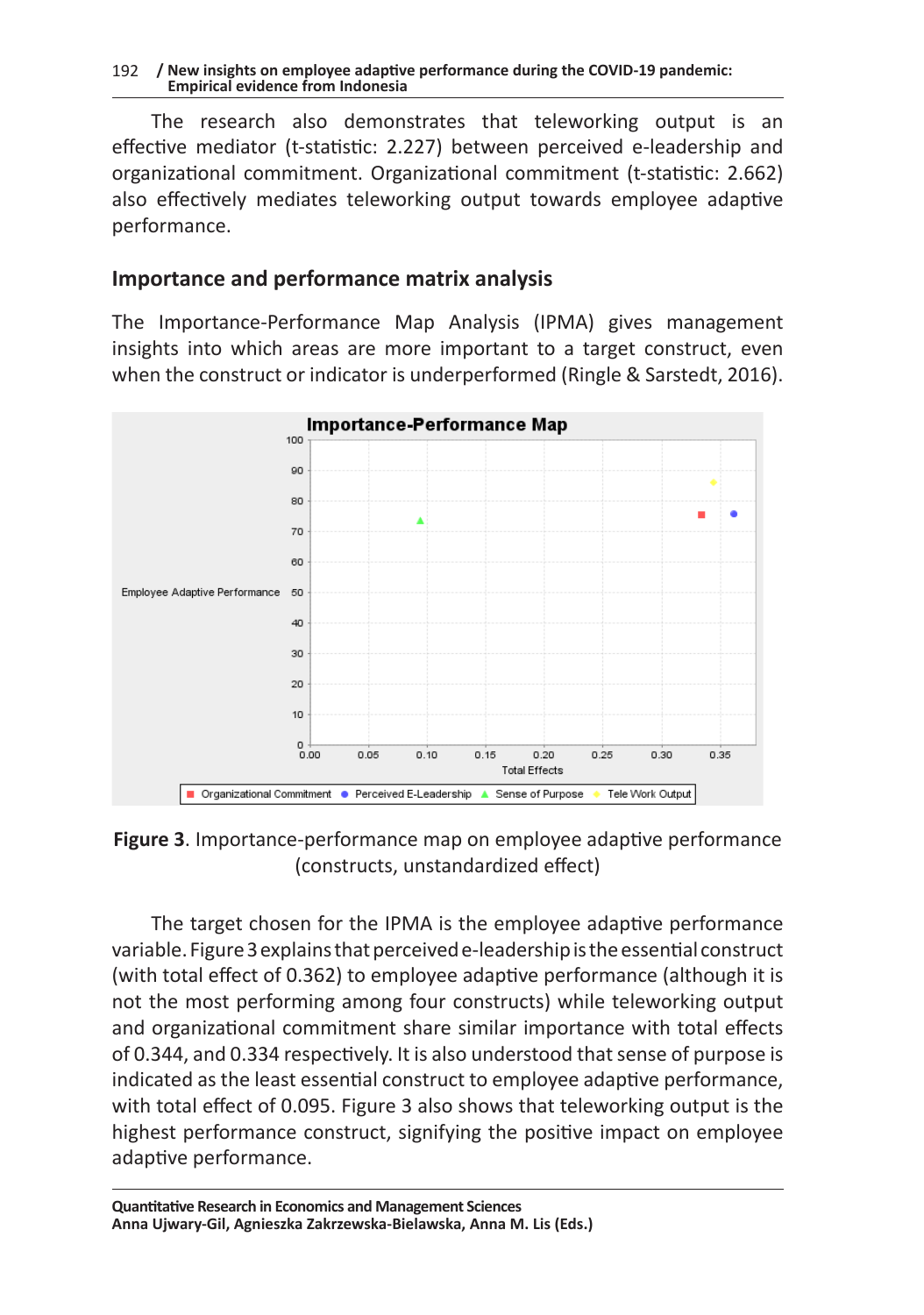

**Figure 4**. Importance-performance map on employee adaptive performance (indicators, unstandardized effect)

This finding aligns with previous research by Lim & Teo (2000), indicating that teleworking gives married individuals more flexibility in balancing work and family matters. It is also known that 61% of the respondents are married with children.

The IPMA is also used to assess the indicators. Figure 4 shows that the TW1 indicator ("I think my employer trusts me a lot when providing the opportunity to work from home.") has the highest importance (total effect: 0.146) and the second highest performance (MV performance: 88.284) among all indicators being tested in this study. This result shows that trust from employer to employee is crucial during remote working time and shall be maintained to keep the employee adaptive performance high. EL3 ("I participate during the virtual team building conducted by my leader.") and OC4 indicators ("I would accept almost any type of job assignment in order to keep working for this organization.") are the two lowest performance indicators (MV performance: 65.560 and 67.651 respectively). EL3 is associated with team motivation, while OC4 is linked to a strong desire to keep membership (level of staff engagement).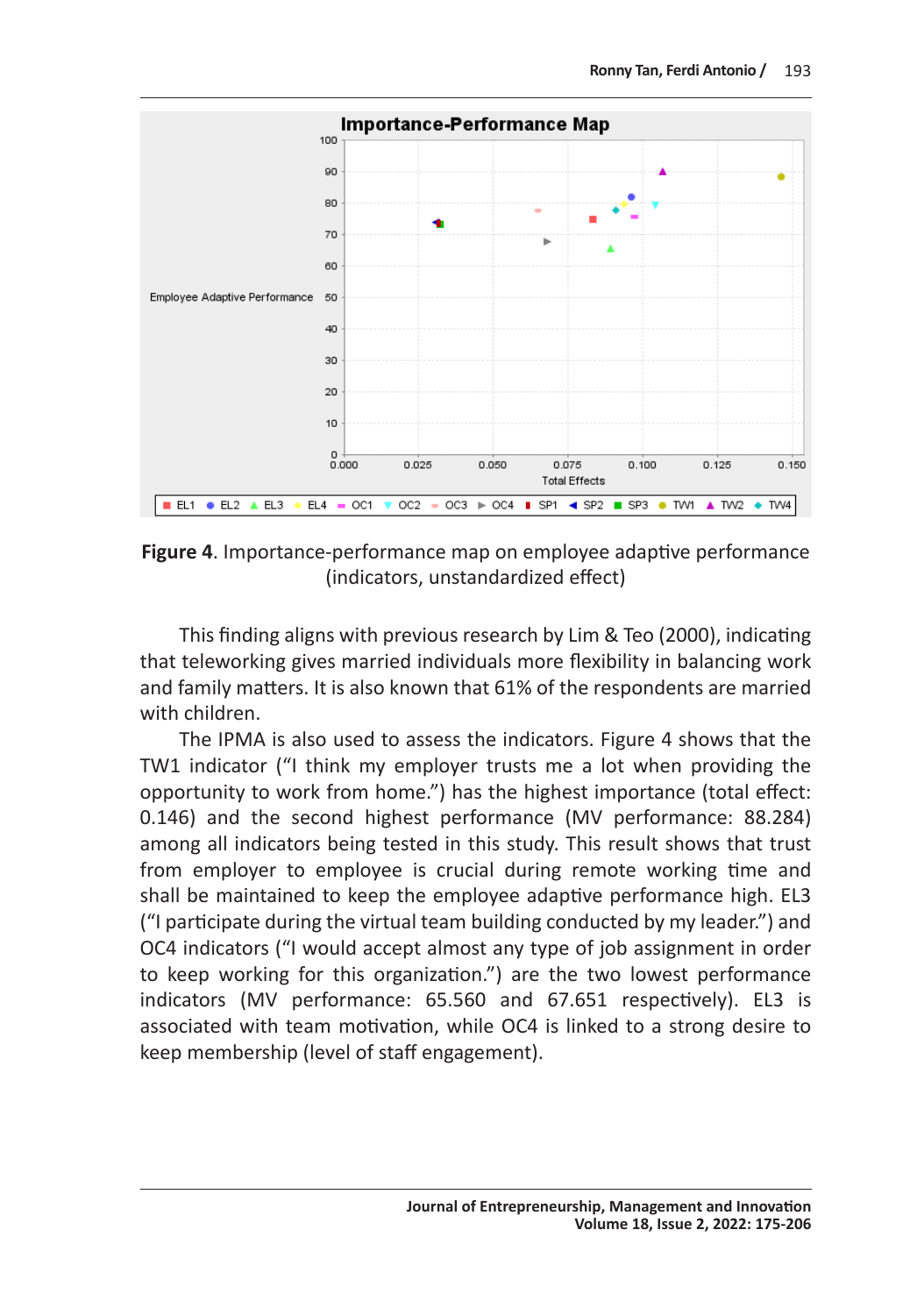# **DISCUSSION**

This study aims to understand how perceived e-leadership and teleworking output influence employee adaptive performance with a sense of purpose and organizational commitment as mediating roles.

The research outcome suggests that perceived e-leadership positively impacts sense of purpose, organizational commitment, and teleworking output. However, the study also found that perceived e-leadership itself does not directly affect employee adaptive performance. This non-supported hypothesis is different from previous research findings. One way to explain this is to know that the last literature on e-leadership was based on voluntary remote working conditions and not during the "crisis mode" of significant uncertainties triggered by the COVID-19 pandemic, impacting management and staff well-being, habits, and expectations. This finding also suggests that e-leadership is not merely about the effectiveness of ICT adoption by senior leadership. Leadership during the non-voluntary remote working condition also requires two-way trust: the employer's trust to employees and employees to the employer. Management that has trust issues in their employees will continue to be concerned about productivity losses caused by teleworking. Research conducted by Parker et al. (2020) indicates that a lack of trust in employees results in micro-management and excessive control, both of which jeopardize employee performance. The IPMA diagram (Figure 4) signifies that the TW1 indicator (employer's trust during remote working) has the highest importance among all indicators used in this study to influence employee adaptive performance.

Perceived e-leadership as a total effect, eventually positively affects employee adaptive performance due to the mediating power of teleworking output, organizational commitment, and a sense of purpose. In other words, e-leadership capability alone is insufficient to maintain high employee adaptive performance. It shall be supplemented with either: an excellent teleworking policy, a solid organizational commitment, or a strong sense of purpose.

This study demonstrates the crucial role of teleworking output as both a mediator and independent variable that positively impacts employee adaptive performance. Teleworking output also has a positive influence on organizational commitment. The fact that the TW1 indicator (employer's trust during remote working) has the highest importance among all indicators gives essential insight to senior management that during the COVID-19 pandemic, most employees prefer a more flexible working model post-pandemic. Research conducted by Alexander et al. (2021) on employees expectations on working flexibility shows that entirely on-site is down from 62 to 37%, hybrid work is up from 30 to 52%, and fully remote is up from 8 to 11% during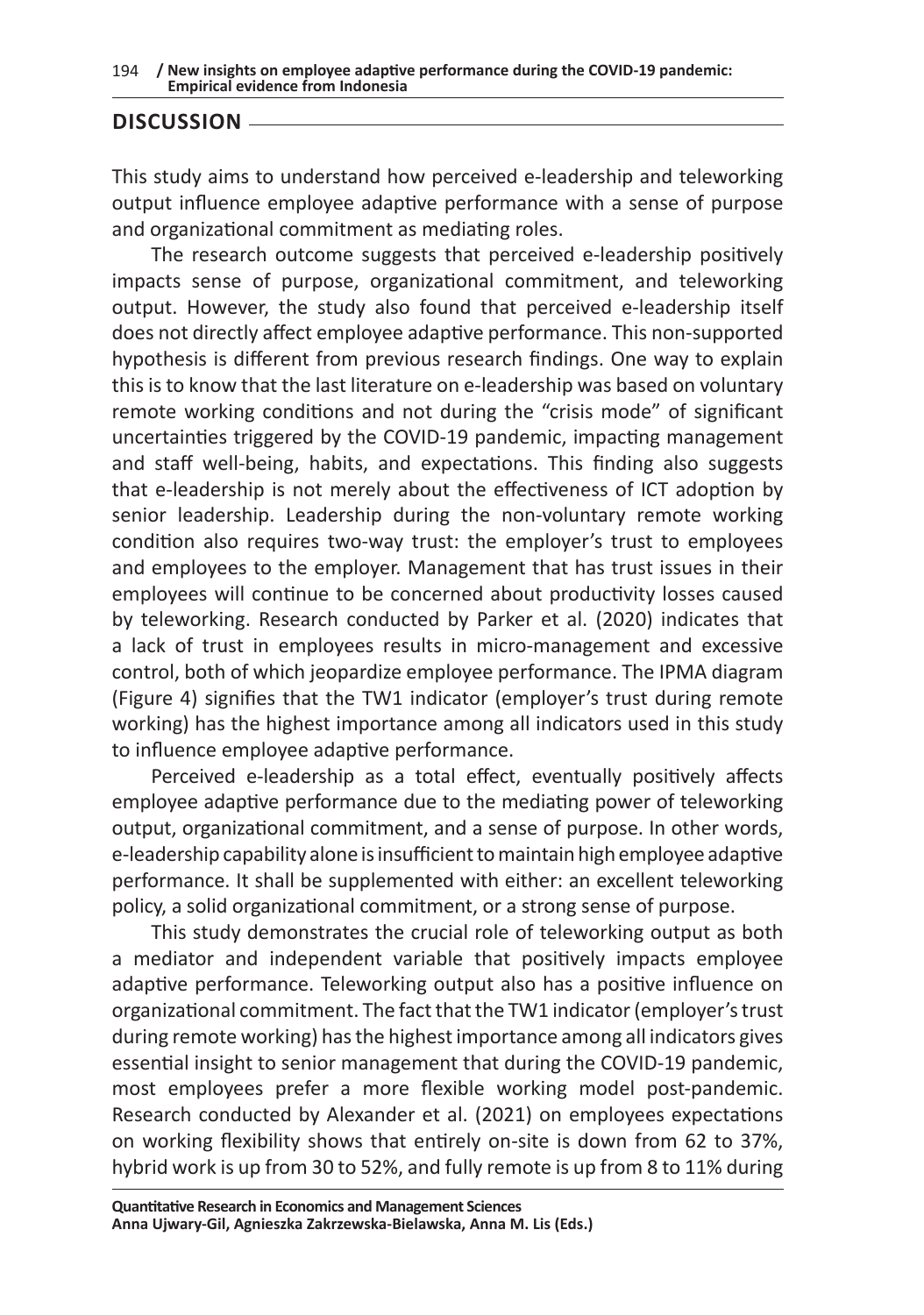the pre-pandemic and post-pandemic time, respectively. This disconnect is more profound than most employers realize, and an increased risk in disengagement and employee attrition rate is climbing. 91% of employees prefer to work from home more often, at least once a week (Robert Walter Groups, 2020), while another research found that most employees around the globe are keen to work no less than three days per week going forward (Alexander et al., 2021). Even more, 83% of Indonesian employees prefer to have more flexible teleworking, which is higher than the global average of 73% (Microsoft, 2021). This aspiration shall be seriously addressed by corporations, particularly the human capital leaders.

This study indicates that teleworking output is not proven to impact a sense of purpose. A logical explanation for this finding is that the workload or work pressure is even higher during working from home. The increased workload occurs due to teleworking during the COVID-19 pandemic, which has negatively impacted many businesses, putting additional pressure on them to deliver more (by doing more work from home). Fauville et al. (2021) discovered that "Zoom Fatigue," which refers to the fatigue experienced during or after video conferencing with any platform, exists. Those employees who attend more frequent and prolonged meetings, report feeling more tired than those who attend fewer and shorter meetings. Furthermore, employees who are fatigued after a virtual meeting are more likely to have a negative attitude toward it. This finding is consistent with previous research by Wrzesniewski (2020), mentioning that people who work alone (or only connect digitally) and away from their usual surroundings may encounter a sense of meaning and purpose degradation. This research also shows that teleworking output has a positive influence on organizational commitment. This insight confirms the hypothesis based on the indirect linkage that perceived organizational support has a beneficial link between telework and affective commitment. Perceived organizational support is a predictor of affective organizational commitment. Likewise, both sense of purpose and organizational commitment positively impact employee adaptive performance, as previously hypothesized. This insight suggests that management must take care of intrinsic motivation to get employees performing in the organization. These constructs will play significant roles and, therefore, should be well-planned, well-executed, and seriously measured to strengthen the employee adaptive performance in an organization.

The IPMA diagram also gives critical insights into the two lowest performance indicators (team motivation and level of staff engagement in the organization). During remote working conditions, management must put extra effort into these areas. By being available, listening to employees,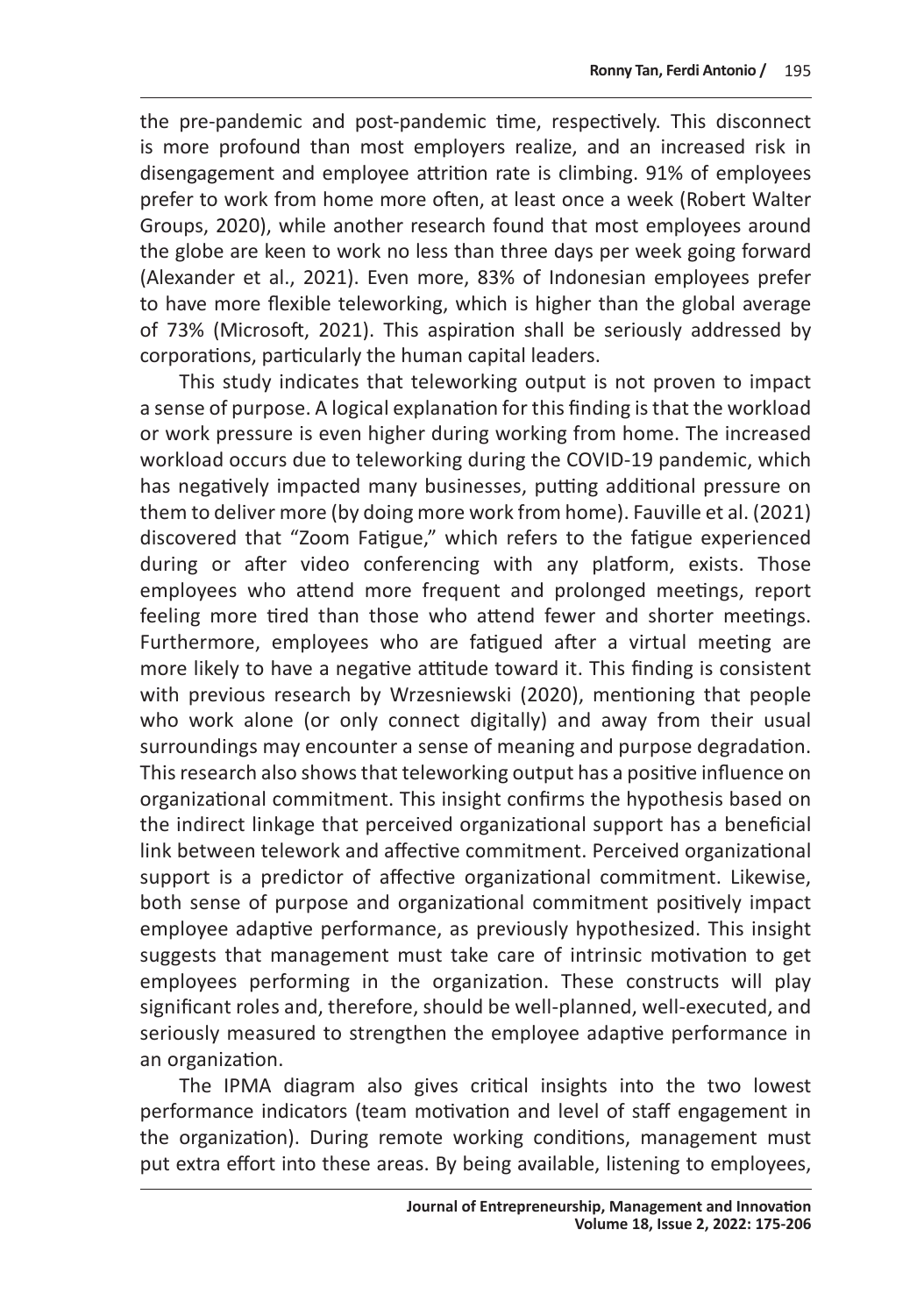#### 196 **/ New insights on employee adaptive performance during the COVID-19 pandemic: Empirical evidence from Indonesia**

demonstrating compassionate leadership, showing calmness and optimism, and supporting employees to find meaning or purpose during a crisis, leaders can build employee resilience to boost the staff's motivation. This insight is also consistent with the research from Emmett et al. (2020), suggesting that by aligning the individual purpose and organizational purpose and values, work effectiveness, engagement, and well-being improved by 20.3%, 49%, and 49.3%, respectively. Employees with a high sense of purpose will navigate the high level of uncertainties better, have four times higher engagement and five times higher well-being.

Companies may also need to organize employee engagement or employeeexperience management activities, including virtual weekly activities, happy hours, instant appreciation, virtual games, fun challenges, and e-learning. Companies can also consider arranging family engagement training to keep the employees' children well-managed at home while their parents are working from home (Sarkar, 2020). It is also essential for senior leadership to proactively protect employees' health and safety, build employees' social capital, maintain employees' psychological safety at a healthy level, and be transparent during the remote working period of COVID-19. These "employee experience" practices boost employee morale, reinforce team connections, and make employees feel motivated and committed during the pandemic (Chanana & Sangeeta, 2020; Emmett et al., 2020).

# **CONCLUSION**

This new norm of work may persist globally even after the pandemic has ended. This shift has disrupted the business model, improved how companies operate and function, and changed how employers and employees interact. Thus, for effective e-leadership, employee performance, and long-term company performance, corporations must adopt and deploy a certain degree of work flexibility. Many employers are keen to resume face-to-face or traditional types of work, while employees, on the other hand, are not. Leaders that refuse to adapt will face the risk of losing talent.

Furthermore, in the future of the workforce, flexible working arrangements will be increasingly tailored considering the company's direction. Staff individual conditions and next-generation enabling technology will help make this process more efficient and effective. Additionally, teleworking will give more options to access remote or foreign talents, which is getting important too, especially during continuous digital transformation and digital talent scarcity in the market.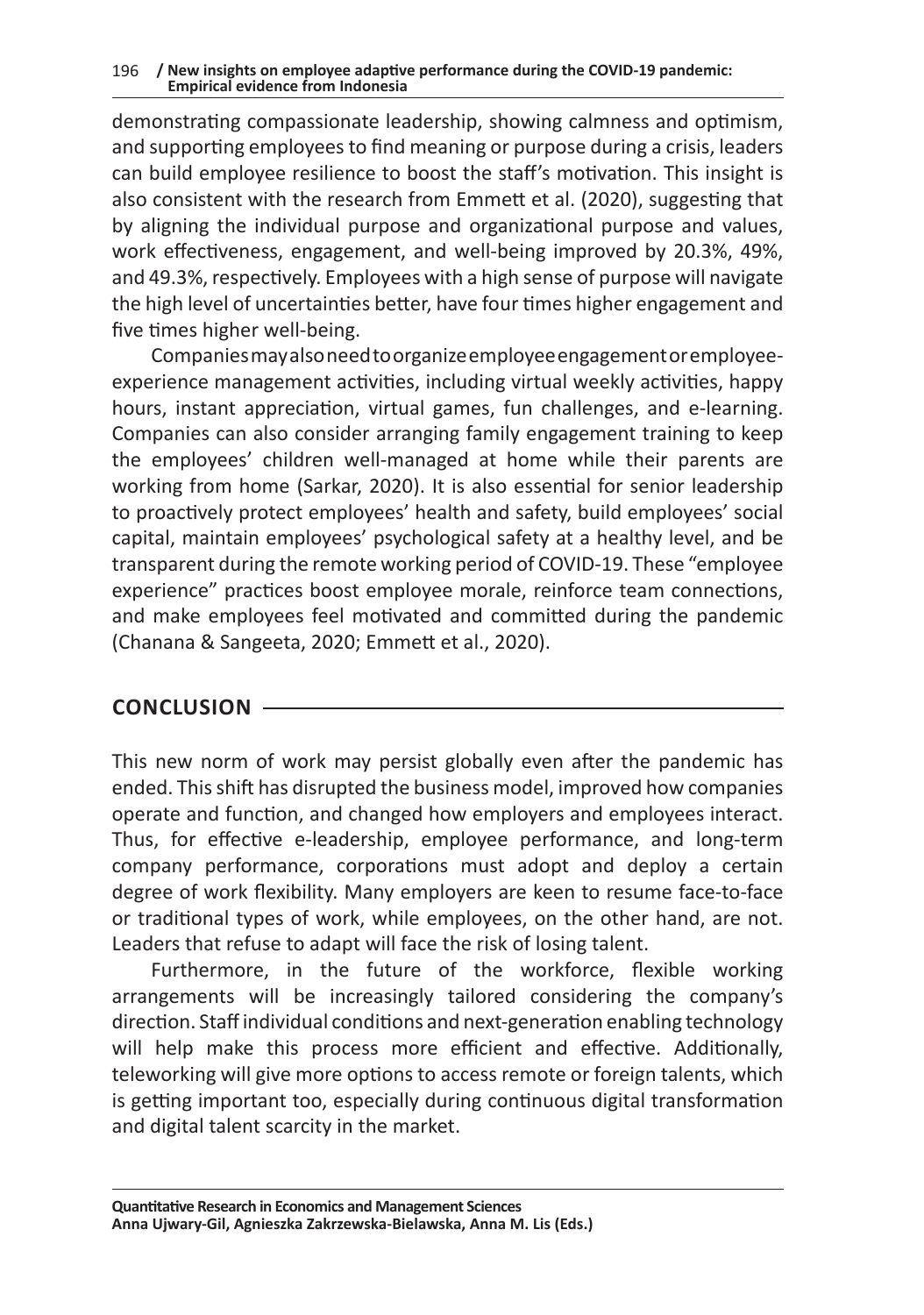The impact of technology advancement and the new working model will not change the fact that companies deal with complex human emotions with self-perceptions and blind spots. Consequently, the future of the companies' success also needs to build intrinsic motivation, such as organizational commitment and purpose. With a solid purpose and commitment to the organization, employees are on the right track to develop unique human competencies that are challenging to automate, such as creativity, partnership, communication, and emotional/spiritual intelligence, which are crucial human capabilities to the business success.

# **Limitations and future directions**

This empirical study has met the research objective and answered the hypotheses. Nevertheless, some research limitations may be relevant for future research. The first limitation is perceived e-leadership as one of the independent variables, in which the detail is collected from the employees' perception. This personal perception might have information bias impacting the accuracy of the data analyzed. Secondly, data collected in this study is taken from a company, of which the results could vary depending on the rate of technology adoption. Therefore, it is suggested to enlarge the research to companies with different technology adoption levels. Thirdly, the current research model has also not included any moderating variables towards employee adaptive performance. Further studies could test the moderating effect of some constructs, such as job stress, work demand, or the employees' psychological capital.

This study has also opened some ideas for future research. The research model result indicates moderate predictive accuracy strength with medium predictive relevance; therefore, the model could be improved by exploring other constructs. 88% of the respondent in this study fully work from home. Further research can be done to analyze deeper if there is any different outcome on hypotheses when the company is doing a specific ratio of hybrid working, e.g., in the proportion of 50:50 of working from home and working from the office. It is worth exploring which virtual team building has the most significant impact on employee adaptive performance. In addition, future research could also observe further how employee adaptive performance influences collective performance.

# **Acknowledgment**

We thank the extremely helpful comments of two anonymous reviewers.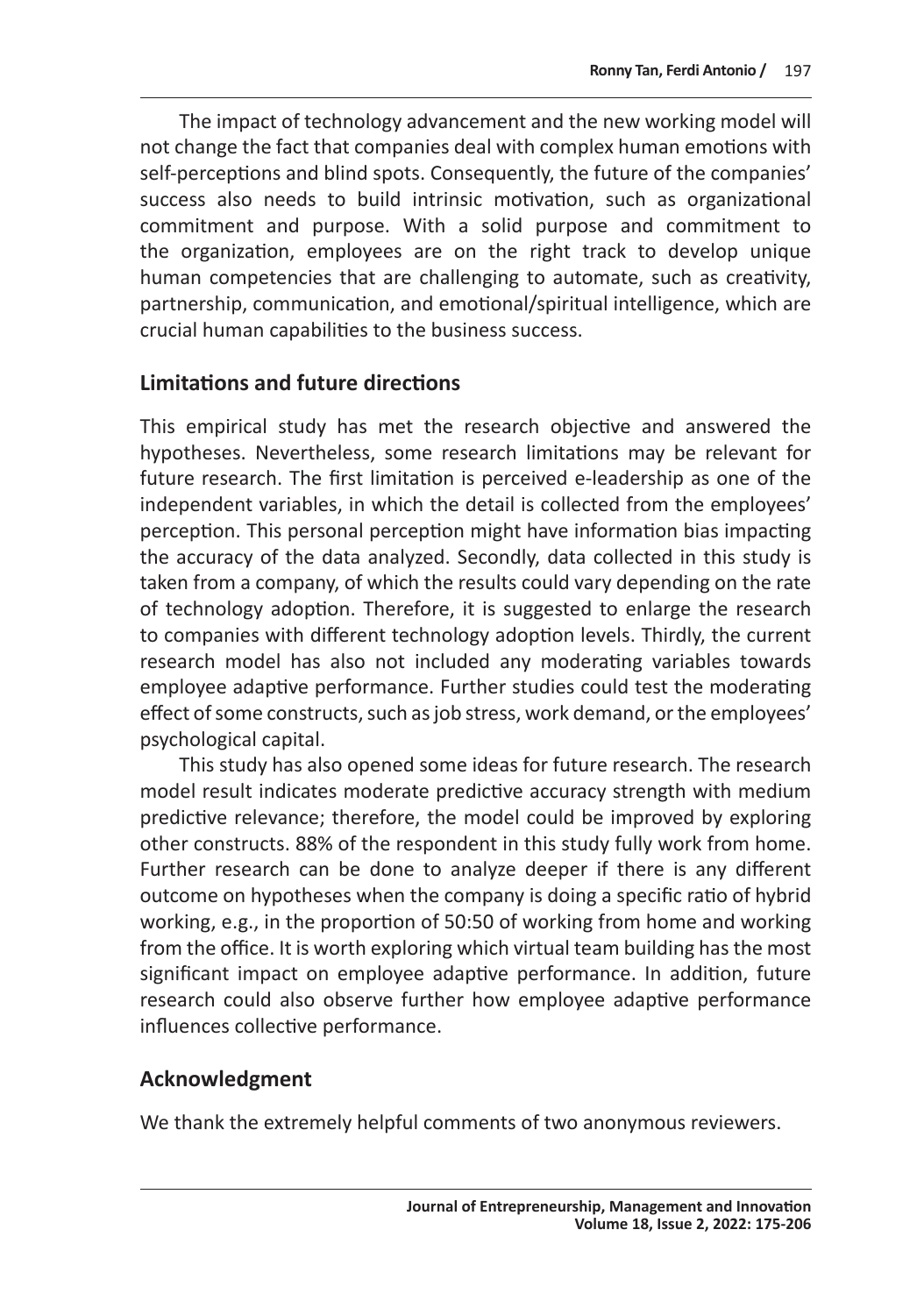# **References**

- Alexander, A., De Smet, A., Langstaff, M., & Ravid, D. (2021). What employees are saying about the future of remote work. *McKinsey & Company*. Retrieved from https://www.mckinsey.com/business-functions/ organization/our-insights/what-employees-are-saying-about-thefuture-of-remote-work
- Aubé, C., Rousseau, V., & Morin, E. M. (2007). Perceived organizational support and organizational commitment. *Journal of Managerial Psychology*, *22*(5), 479–495. https://doi.org/10.1108/02683940710757209
- Avolio, B. J., Sosik, J. J., Kahai, S. S., & Baker, B. (2014). E-leadership: Reexamining transformations in leadership source and transmission. *The Leadership Quarterly*, *25*(1), 105–131. https://doi.org/https://doi. org/10.1016/j.leaqua.2013.11.003
- Bachkirov, A. A. (2018). "They made me an offer I couldn't refuse!" Organizational commitment in a non-Western context. *Evidence-Based HRM: A Global Forum for Empirical Scholarship*, *6*(1), 77–93. https://doi. org/10.1108/EBHRM-09-2016-0022
- BCG and Verizon. (2020). *How to lead differently in the workplace of the future*. Retrived from https://enterprise.verizon.com/resources/whitepapers/ leading-in-the-future-workplace/trends-of-the-future/
- Blount, S., & Leinwand, P. (2019). Why are we here?: If you want employees who are more engaged and productive, give them a purpose—one concretely tied to your customers and your strategy. *Harvard Business Review*, (November-December), 1–9. https://hbr.org/2019/11/why-arewe-here
- Boal, K. B., & Hooijberg, R. (2000). Strategic leadership research: Moving on. *The Leadership Quarterly*, *11*(4), 515–549. https://doi.org/https://doi. org/10.1016/S1048-9843(00)00057-6
- Cesário, F., & Chambel, M. J. (2017). Linking organizational commitment and work engagement to employee performance. *Knowledge and Process Management*, *24*(2), 152–158. https://doi.org/https://doi.org/10.1002/ kpm.1542
- Chanana, N., & Sangeeta. (2020). Employee engagement practices during COVID-19 lockdown. *Journal of Public Affairs*, *21*(4), e2508. https://doi. org/https://doi.org/10.1002/pa.2508
- Charbonnier-Voirin, A., & Roussel, P. (2012). Adaptive performance: A new scale to measure individual performance in organizations. *Canadian Journal of Administrative Sciences / Revue Canadienne Des Sciences de l'Administration*, *29*(3), 280–293. https://doi.org/https://doi. org/10.1002/cjas.232
- Coenen, M., & Kok, R. A. W. (2014). Workplace flexibility and new product development performance: The role of telework and flexible work schedules. *European Management Journal*, *32*(4), 564–576. https://doi. org/10.1016/J.EMJ.2013.12.003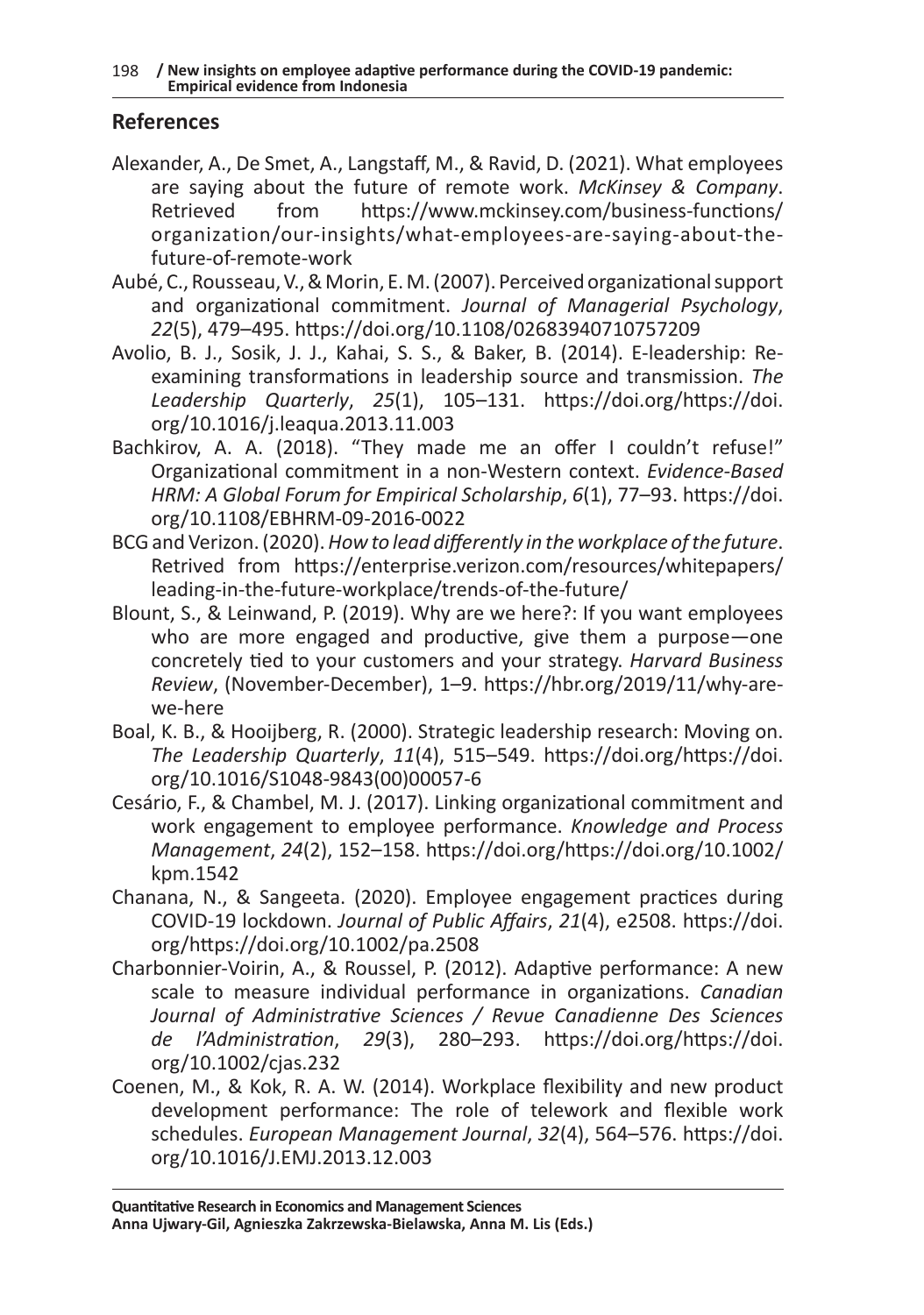- Contreras, F., Baykal, E., & Abid, G. (2020). E-leadership and teleworking in times of COVID-19 and beyond: What we know and where do we go. *Frontiers in Psychology*, *11*, 590271. https://doi.org/10.3389/ fpsyg.2020.590271
- Cooper, C. D., & Kurland, N. B. (2002). Telecommuting, professional isolation, and employee development in public and private organizations. *Journal of Organizational Behavior*, *23*(4), 511–532. https://doi.org/https://doi. org/10.1002/job.145
- Cortellazzo, L., Bruni, E., & Zampieri, R. (2019). The role of leadership in a digitalized world: A review. *Frontiers in Psychology*, (10), 1-21. https:// doi.org/10.3389/fpsyg.2019.01938
- Darics, E. (2017). E-leadership or "how to be boss in instant messaging?" The role of nonverbal communication. *International Journal of Business Communication*, *57*(1), 3–29. https://doi. org/10.1177/2329488416685068
- Deloitte. (2014). *Culture of Purpose Building business confidence; driving growth 2014 core beliefs & culture survey*. Retrieved from https://www2. deloitte.com/content/dam/Deloitte/global/Documents/About-Deloitte/ gx-culture-of-purpose.pdf
- Dhingra, N., Emmett, J., Samo, A., & Schaninger, Bi. (2020). *Igniting individual purpose in times of crisis*. Retrieved from https://www.mckinsey.com/ business-functions/organization/our-insights/igniting-individualpurpose-in-times-of-crisis
- Dorsey, D., Cortina, J., & Luchman, J. (2010). Adaptive and citizenship-related behaviors at work. In J. Farr & N. Tippins (Eds.), *Handbook of Employee Selection* (pp. 463–487). New York: Routledge. Retrieved from https:// www.routledgehandbooks.com/doi/10.4324/9781315690193-21
- Emmett, J., Schrah, G., Schrimper, M., & Wood, A. (2020). *COVID-19 and the employee experience: How leaders can seize the moment*. Retrieved from https://www.mckinsey.com/business-functions/organization/ our-insights/covid-19-and-the-employee-experience-how-leaders-canseize-the-moment
- Fauville, G., Luo, M., Muller Queiroz, A. C., Bailenson, J., & Hancock, J. (2021). Zoom Exhaustion & Fatigue Scale. *Computers in Human Behavior Reports, 4.* https://doi.org/10.1016/j.chbr.2021.100119
- Fonner, K. L., & Roloff, M. E. (2010). Why teleworkers are more satisfied with their jobs than are office-based workers: When less contact is beneficial. *Journal of Applied Communication Research*, *38*(4), 336–361. https:// doi.org/10.1080/00909882.2010.513998
- Gálvez, A., Tirado, F., & Alcaraz, J. M. (2020). "Oh! Teleworking!" Regimes of engagement and the lived experience of female Spanish teleworkers. *Business Ethics: A European Review*, *29*(1), 180–192. https://doi.org/ https://doi.org/10.1111/beer.12240
- Golden, T. D. (2006). Avoiding depletion in virtual work: Telework and the intervening impact of work exhaustion on commitment and turnover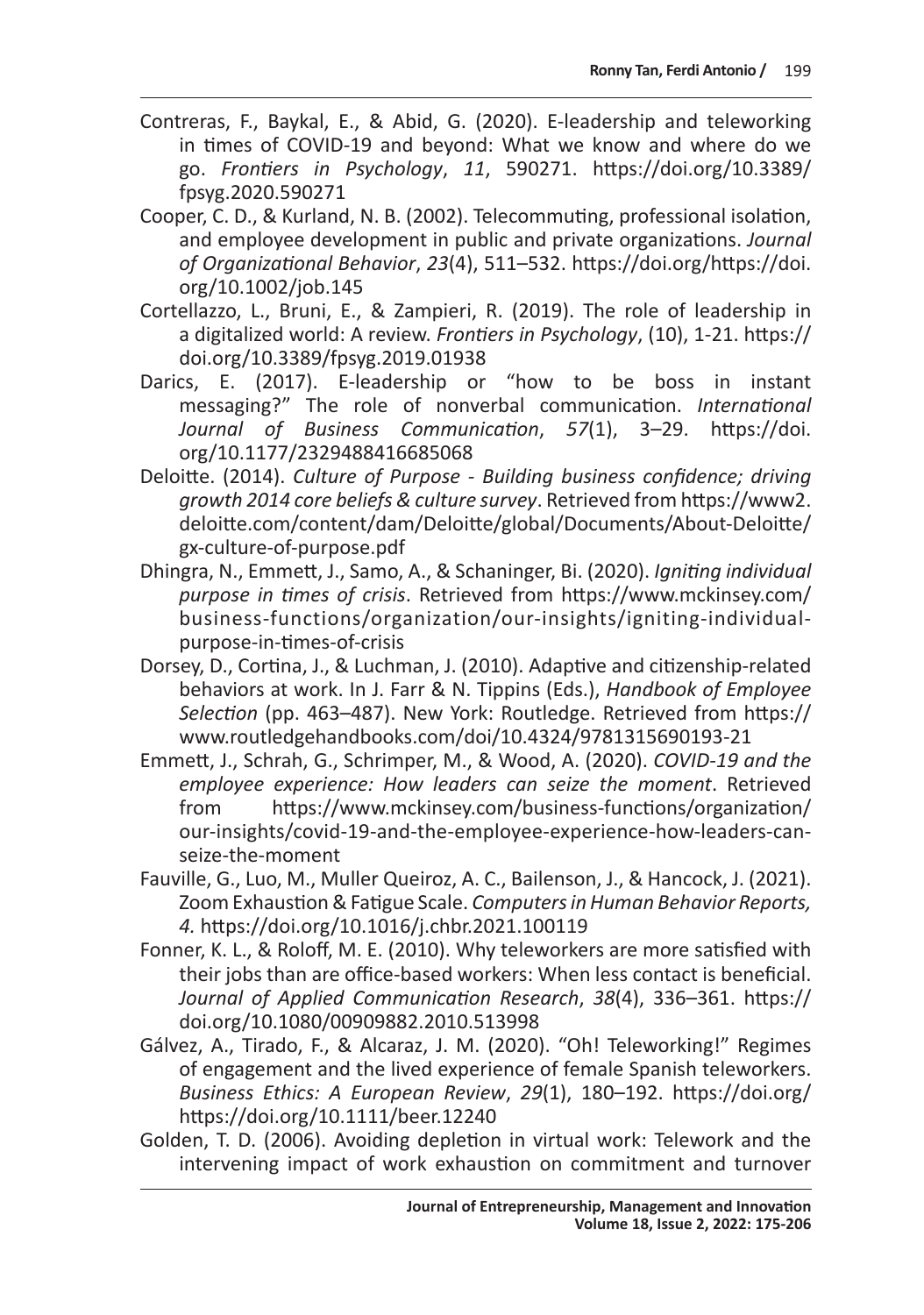intentions. *Journal of Vocational Behavior*, *69*(1), 176–187. https://doi. org/https://doi.org/10.1016/j.jvb.2006.02.003

- Golden, T. D., & Veiga, J. F. (2008). The impact of superior–subordinate relationships on the commitment, job satisfaction, and performance of virtual workers. *The Leadership Quarterly*, *19*(1), 77–88. https://doi.org/ https://doi.org/10.1016/j.leaqua.2007.12.009
- Good, V., Hughes, D. E., & Wang, H. (2021). More than money: Establishing the importance of a sense of purpose for salespeople. *Journal of the Academy of Marketing Science*. https://doi.org/10.1007/s11747-021- 00795-x
- Hair, J. F., Risher, J. J., Sarstedt, M., & Ringle, C. M. (2019). When to use and how to report the results of PLS-SEM. *European Business Review*, *31*(1), 2–24. https://doi.org/10.1108/EBR-11-2018-0203
- Henseler, J., Ringle, C. M., & Sarstedt, M. (2015). A new criterion for assessing discriminant validity in variance-based structural equation modeling. *Journal of the Academy of Marketing Science*, *43*(1), 115–135. https:// doi.org/10.1007/s11747-014-0403-8
- Hill, P. L., Turiano, N. A., Mroczek, D. K., & Burrow, A. L. (2016). The value of a purposeful life: Sense of purpose predicts greater income and net worth. *Journal of Research in Personality*, *65*, 38–42. https://doi.org/ https://doi.org/10.1016/j.jrp.2016.07.003
- Huntsman, D., Greer, A., Murphy, H., & Haynes, S. (2021). Enhancing adaptive performance in emergency response: Empowerment practices and the moderating role of tempo balance. *Safety Science*, *134*, 105060. https:// doi.org/https://doi.org/10.1016/j.ssci.2020.105060
- Iriqat, R. A. M., & Khalaf, D. M. S. (2017). Using e-leadership as a strategic tool in enhancing organizational commitment of virtual teams in foreign commercial banks in North West Bank -Palestine. *International Journal of Business Administration*, *8*(7), 25–32. https://doi.org/https://doi. org/10.5430/ijba.v8n7p25
- Jacobs, G. (2008). Constructing corporate commitment amongst remote employees. *Corporate Communications: An International Journal*, *13*(1), 42–55. https://doi.org/10.1108/13563280810848184
- Javed, B., Bashir, S., Rawwas, M. Y. A., & Arjoon, S. (2017). Islamic Work Ethic, innovative work behaviour, and adaptive performance: The mediating mechanism and an interacting effect. *Current Issues in Tourism*, *20*(6), 647–663. https://doi.org/10.1080/13683500.2016.1171830
- Jønsson, T., & Jeppe Jeppesen, H. (2013). A closer look into the employee influence. *Employee Relations*, *35*(1), 4–19. https://doi. org/10.1108/01425451311279384
- Kaya, B., & Karatepe, O. M. (2020). Does servant leadership better explain work engagement, career satisfaction and adaptive performance than authentic leadership? *International Journal of Contemporary Hospitality Management*, *32*(6), 2075–2095. https://doi.org/10.1108/ IJCHM-05-2019-0438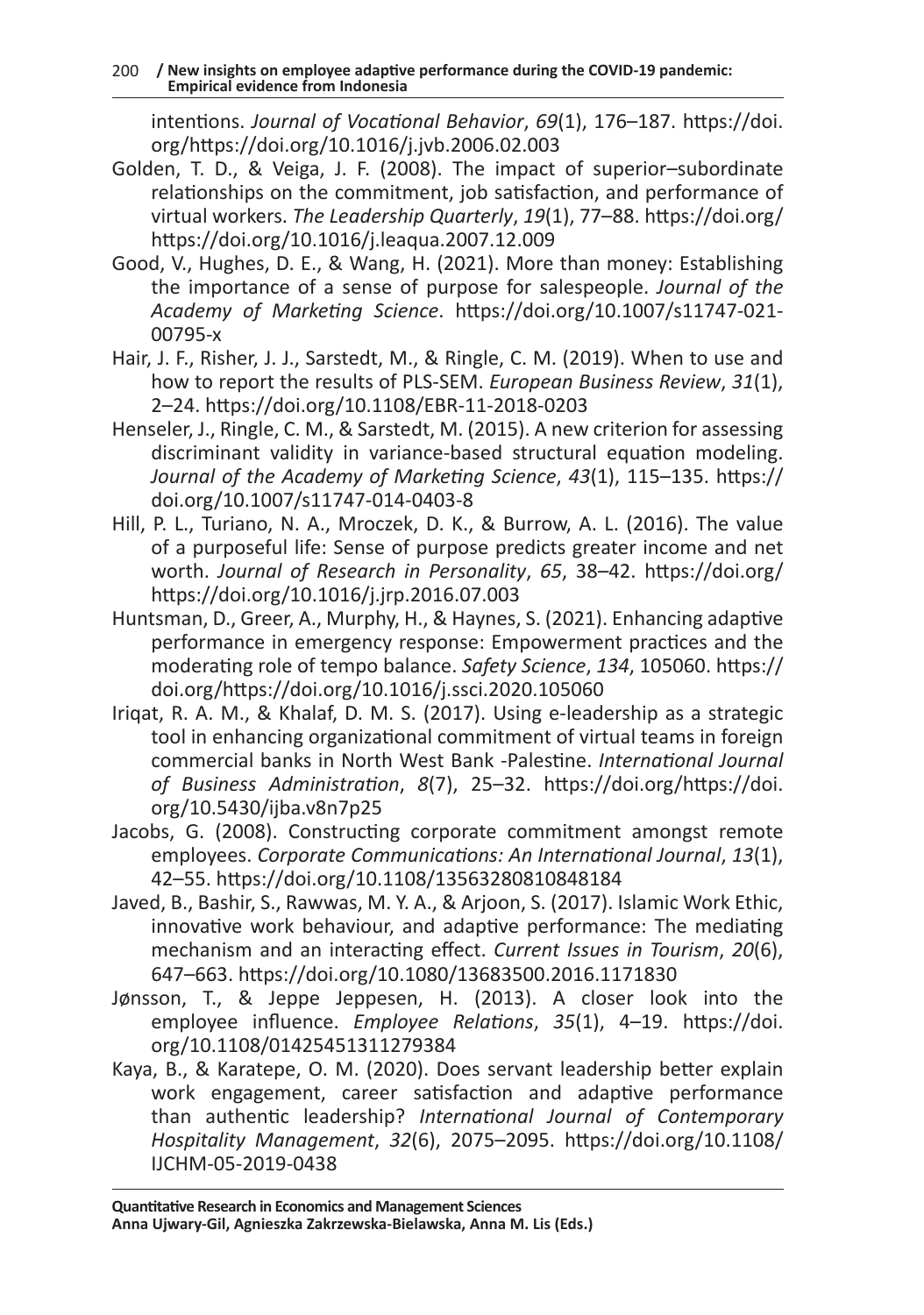- Kazekami, S. (2020). Mechanisms to improve labor productivity by performing telework. *Telecommunications Policy*, *44*(2), 101868. https://doi. org/10.1016/j.telpol.2019.101868
- Kock, N., & Hadaya, P. (2018). Minimum sample size estimation in PLS-SEM: The inverse square root and gamma-exponential methods. *Information Systems Journal*, *28*(1), 227–261. https://doi.org/https:// doi.org/10.1111/isj.12131
- Kosine, N. R., Steger, M. F., & Duncan, S. (2008). Purpose-centered career development: A strengths-based approach to finding meaning and purpose in careers. *Professional School Counseling*, *12*(2). https://doi. org/10.1177/2156759X0801200209
- Kossek, E. E., Lautsch, B. A., & Eaton, S. C. (2006). Telecommuting, control, and boundary management: Correlates of policy use and practice, job control, and work–family effectiveness. *Journal of Vocational Behavior*, *68*(2), 347–367. https://doi.org/https://doi.org/10.1016/j.jvb.2005.07.002
- Lim, D. H., Yoo, M. H., Kim, J., & Brickell, S. A. (2017). *Learning agility: the nexus between learning organization, transformative learning, and adaptive performance.* Retrieved from https://newprairiepress.org/ aerc/2017/papers/28
- Lim, V. K. G., & Teo, T. S. H. (2000). To work or not to work at home‐An empirical investigation of factors affecting attitudes towards teleworking. *Journal of Managerial Psychology*, *15*(6), 560–586. https://doi. org/10.1108/02683940010373392
- Liu, C., Van Wart, M., Kim, S., Wang, X., McCarthy, A., & Ready, D. (2020). The effects of national cultures on two technologically advanced countries: The case of e-leadership in South Korea and the United States. *Australian Journal of Public Administration*, *79*(3), 298–329. https://doi.org/https:// doi.org/10.1111/1467-8500.12433
- Makanjee, C. R., Hartzer, Y. F., & Uys, I. L. (2006). The effect of perceived organizational support on organizational commitment of diagnostic imaging radiographers. *Radiography*, *12*(2), 118–126. https://doi.org/ https://doi.org/10.1016/j.radi.2005.04.005
- Maruyama, T., & Tietze, S. (2012). From anxiety to assurance: Concerns and outcomes of telework. *Personnel Review*, *41*(4), 450–469. https://doi. org/10.1108/00483481211229375
- Memon, M., T., R., Hwa, C., Ting, H., Chuah, F., & Cham, T. H. (2021). PLS-SEM statistical programs: A review. *Journal of Applied Structural Equation Modeling*, *5*, i–xiv. https://doi.org/10.47263/JASEM.5(1)06
- Meyer-Kalos, P. S., Roe, D., Gingerich, S., Hardy, K., Bello, I., Hrouda, D., Shapiro, D., Hayden-Lewis, K., Cao, L., Hao, X., Liang, Y., Zhong, S., & T. Mueser, K. (2020). The impact of COVID-19 on coordinated specialty care (CSC) for people with first episode psychosis (FEP): Preliminary observations, and recommendations, from the United States, Israel and China. *Counselling Psychology Quarterly*, 1–24. https://doi.org/10.1080 /09515070.2020.1771282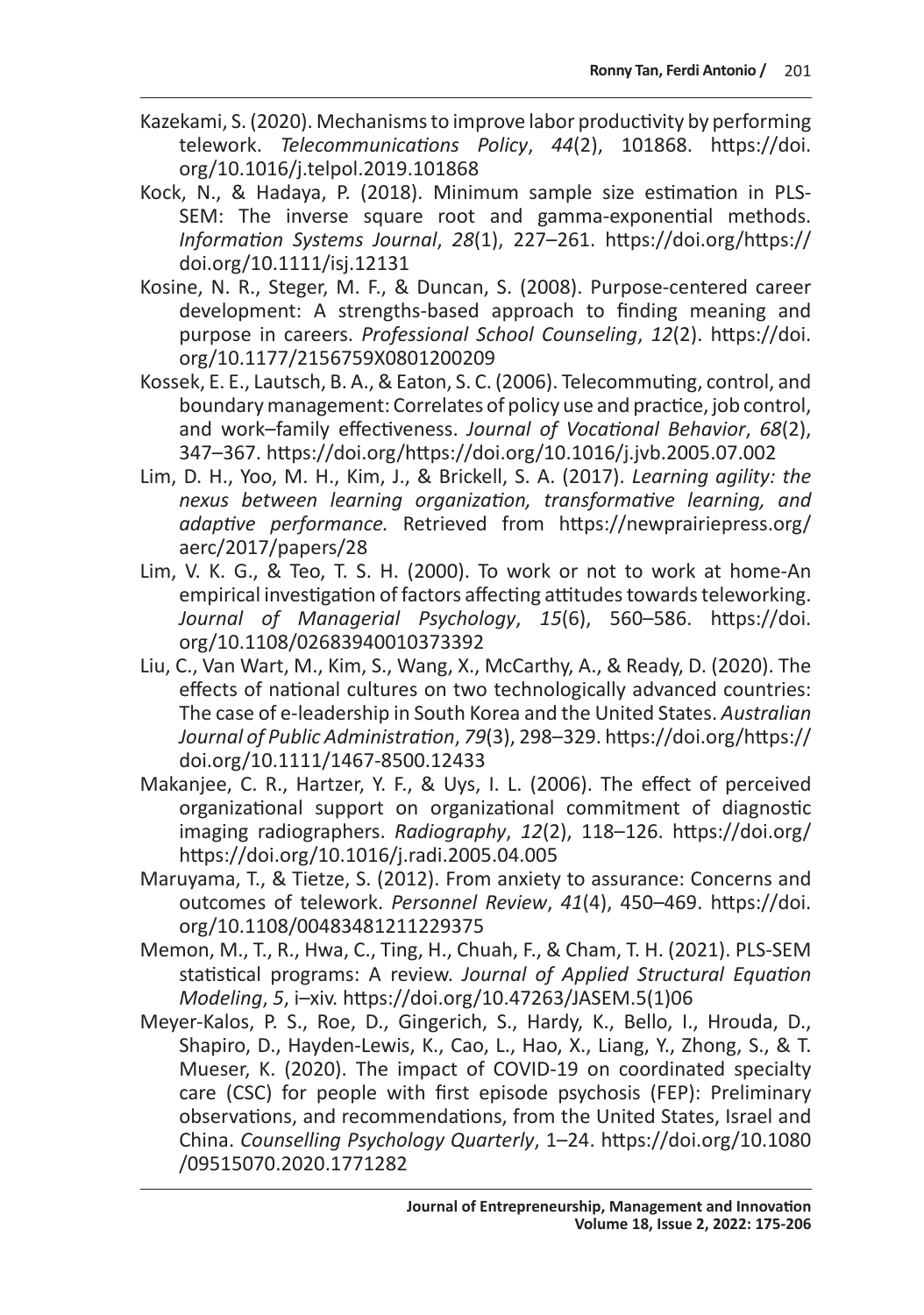- Meyer, J. P., & Allen, N. J. (1991). A three-component conceptualization of organizational commitment. *Human Resource Management Review*, *1*(1), 61–89. https://doi.org/https://doi.org/10.1016/1053-4822(91)90011-Z
- Meyer, J. P., Stanley, D. J., Herscovitch, L., & Topolnytsky, L. (2002). Affective, continuance, and normative commitment to the organization: A metaanalysis of antecedents, correlates, and consequences. *Journal of Vocational Behavior*, *61*(1), 20–52. https://doi.org/https://doi. org/10.1006/jvbe.2001.1842
- Microsoft. (2021). *Microsoft releases findings and considerations from one year of remote work in Work Trend Index 2021*. Retrieved from https:// news.microsoft.com/id-id/2021/04/30/microsoft-releases-findingsand-considerations-from-one-year-of-remote-work-in-work-trendindex-2021/
- Milliman, J., Czaplewski, A. J., & Ferguson, J. (2003). Workplace spirituality and employee work attitudes. *Journal of Organizational Change Management*, *16*(4), 426–447. https://doi.org/10.1108/09534810310484172
- Morgan, R. E. (2004). Teleworking: An assessment of the benefits and challenges. *European Business Review*, *16*(4), 344–357. https://doi. org/10.1108/09555340410699613
- Nakrošienė, A., Bučiūnienė, I., & Goštautaitė, B. (2019). Working from home: Characteristics and outcomes of telework. *International Journal of Manpower*, *40*(1), 87–101. https://doi.org/10.1108/IJM-07-2017-0172
- Narayana, A. (2017). A critical review of organizational culture on employee performance. *American Journal of Engineering and Technology Management*, *2*(5), 72–76. https://doi.org/10.11648/j. ajetm.20170205.13
- Nazir, S., Shafi, A., Qun, W., Nazir, N., & Tran, Q. D. (2016). Influence of organizational rewards on organizational commitment and turnover intentions. *Employee Relations*, *38*(4), 596–619. https://doi.org/10.1108/ ER-12-2014-0150
- Ohana, M., & Meyer, M. (2016). Distributive justice and affective commitment in nonprofit organizations. *Employee Relations*, *38*(6), 841–858. https:// doi.org/10.1108/ER-10-2015-0197
- Parker, S. K., Knight, C., & Keller, A. (2020, July). Remote managers are having trust issues. *Harvard Business Review*. Retrieved from https://hbr. org/2020/07/remote-managers-are-having-trust-issues
- Piper, H. H. M. (2004). *Telework and organizational commitment: A test of the Meyer and Allen three-dimensional model of commitment* [Nova Southern University]. Retrieved from https://www.proquest.com/open view/1f6c5d6b85e1a60c6928486f276118f8/1?pq-origsite=gscholar&cb l=18750&diss=y
- Prin, M., & Bartels, K. (2020). Social distancing: Implications for the operating room in the face of COVID-19. *Canadian Journal of Anesthesia/Journal Canadien d'anesthésie*, *67*(7), 789–797. https://doi.org/10.1007/ s12630-020-01651-2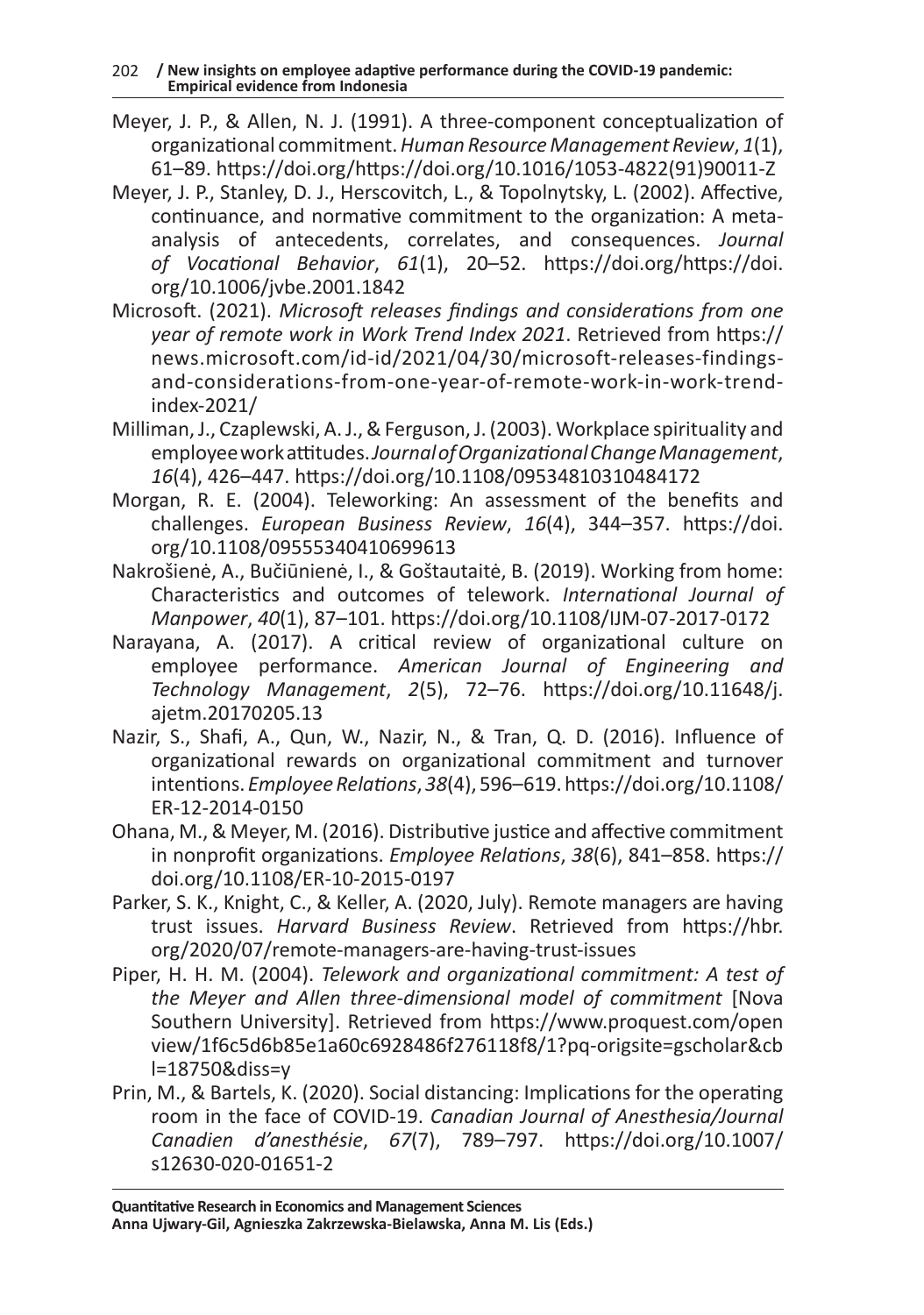- Pulakos, E. D., Arad, S., Donovan, M. A., & Plamondon, K. E. (2000). Adaptability in the workplace: Development of a taxonomy of adaptive performance. *Journal of Applied Psychology, 85*(4), 612–624). https:// doi.org/10.1037/0021-9010.85.4.612
- Quinn, R. E., & Thakor, A. V. (2018). Creating a purpose-driven organization. *Harvard Business Review*. Retrieved from https://hbr.org/2018/07/ creating-a-purpose-driven-organization
- Ringle, C. M, Wende, S., & Becker, J.-M. (2015). SmartPLS 3. Boenningstedt: SmartPLS GmbH. Retrieved from http://www.smartpls.com
- Ringle, Christian M, & Sarstedt, M. (2016). Gain more insight from your PLS-SEM results. *Industrial Management & Data Systems*, *116*(9), 1865– 1886. https://doi.org/10.1108/IMDS-10-2015-0449
- Robert Walter Groups. (2020). *The Future of Work Futureproofing Careers and Workforces*. Retrieved from www.robertwaltersgroup.com
- Roman, A. V, Van Wart, M., Wang, X., Liu, C., Kim, S., & McCarthy, A. (2019). Defining e-leadership as competence in ICT-mediated communications: An exploratory assessment. *Public Administration Review*, *79*(6), 853– 866. https://doi.org/https://doi.org/10.1111/puar.12980
- Ryff, C. D., & Keyes, C. L. M. (1995). The structure of psychological well-being revisited. In *Journal of Personality and Social Psychology*, *69*(4), 719–727. https://doi.org/10.1037/0022-3514.69.4.719
- Sarkar, B. (2020). *Companies roll out initiatives to keep employees' kids engaged at home*. The Economic Times. Retrieved from https://economictimes. indiatimes.com/news/company/corporate-trends/companiesroll-out-initiatives-to-keep-employees-kids-engaged-at-home/ articleshow/75058556.cms?utm\_source=contentofinterest&utm\_ medium=text&utm\_campaign=cppst
- Schaefer, S. M., Morozink Boylan, J., van Reekum, C. M., Lapate, R. C., Norris, C. J., Ryff, C. D., & Davidson, R. J. (2013). Purpose in life predicts better emotional recovery from negative stimuli. *PLOS ONE*, *8*(11), e80329. https://doi.org/10.1371/journal.pone.0080329
- Shahidan, A. N. B. (2019). *The Influence of Personality, Person-Environment Fit, and Work Engagement on Adaptive Performance Among Nurses in Malaysian Public Hospitals* [Universiti Utara Malaysia]. Retrieved from http://etd.uum.edu.my/8068/2/s901490\_02.pdf
- Shmueli, G., Sarstedt, M., Hair, J. F., Cheah, J.-H., Ting, H., Vaithilingam, S., & Ringle, C. M. (2019). Predictive model assessment in PLS-SEM: Guidelines for using PLSpredict. *European Journal of Marketing*, *53*(11), 2322–2347. https://doi.org/10.1108/EJM-02-2019-0189
- Shoss, M. K., Witt, L. A., & Vera, D. (2012). When does adaptive performance lead to higher task performance? *Journal of Organizational Behavior*, *33*(7), 910–924. https://doi.org/10.1002/job.780
- Spence Jr, R., & Rushing, H. (2009). *It's Not What You Sell, It's What You Stand For: Why Every Extraordinary Business is Driven by Purpose*. New York: Penguin Group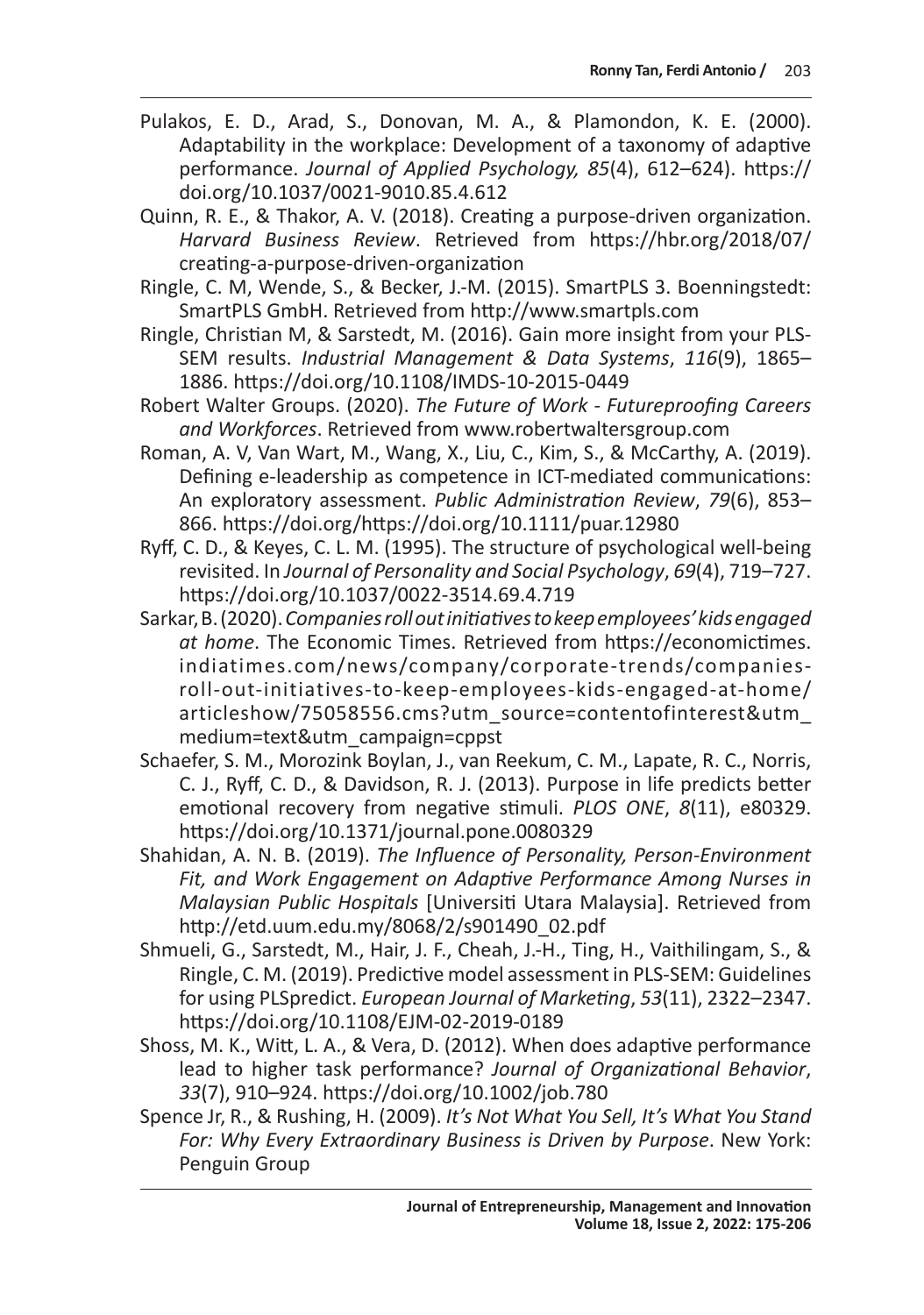- Steger, M. F., Dik, B. J., & Duffy, R. D. (2012). Measuring meaningful work: The Work and Meaning Inventory (WAMI). *Journal of Career Assessment*, *20*(3), 322–337. https://doi.org/10.1177/1069072711436160
- Stokols, D., Misra, S., Runnerstrom, M. G., & Hipp, J. A. (2009). Psychology in an age of ecological crisis: From personal angst to collective action. *The American Psychologist*, *64*(3), 181–193. https://doi.org/10.1037/ a0014717
- Thye, S. R., Vincent, A., Lawler, E. J., & Yoon, J. (2014). Relational cohesion, social commitments, and person-to-group ties: Twenty-five years of a theoretical research program. *Advances in Group Processes,* 31, 99– 138. https://doi.org/10.1108/S0882-614520140000031008
- Tietze, S., & Musson, G. (2005). Recasting the home-work relationship: A case of mutual adjustment? *Organization Studies*, *26*(9), 1331–1352. https:// doi.org/10.1177/0170840605054619
- Tremblay, D.-G., & Thomsin, L. (2012). Telework and mobile working: Analysis of its benefits and drawbacks. *International Journal of Work Innovation*, *1*, 100–113. https://doi.org/10.1504/IJWI.2012.047995
- Van Wart, M., Roman, A., & Pierce, S. (2016). The rise and effect of virtual modalities and functions on organizational leadership: Tracing conceptual boundaries along the e-management and e-leadership continuum. *Transylvanian Review of Administrative Sciences*, *Special Issue*. https:// rtsa.ro/tras/index.php/tras/article/view/507
- Van Wart, M., Roman, A., Wang, X., & Liu, C. (2017). Operationalizing the definition of e-leadership: Identifying the elements of e-leadership. *International Review of Administrative Sciences*, *85*(1), 1–18. https://doi. org/10.1177/0020852316681446
- Vega, R. P., Anderson, A. J., & Kaplan, S. A. (2015). A within-person examination of the effects of telework. *Journal of Business and Psychology*, *30*(2), 313–323. https://doi.org/10.1007/s10869-014-9359-4
- Wang, C. L., Indridason, T., & Saunders, M. N. K. (2010). Affective and continuance commitment in public private partnership. *Employee Relations*, *32*(4), 396–417. https://doi.org/10.1108/01425451011051613
- Wang, W., Albert, L., & Sun, Q. (2020). Employee isolation and telecommuter organizational commitment. *Employee Relations: The International Journal*, *42*(3), 609–625. https://doi.org/10.1108/ER-06-2019-0246
- Wihler, A., Meurs, J. A., Wiesmann, D., Troll, L., & Blickle, G. (2017). Extraversion and adaptive performance: Integrating trait activation and socioanalytic personality theories at work. *Personality and Individual Differences*, *116*, 133–138. https://doi.org/https://doi.org/10.1016/j.paid.2017.04.034
- Wojcak, E., Bajzikova, L., Sajgalikova, H., & Polakova, M. (2016). How to achieve sustainable efficiency with teleworkers: Leadership model in telework. *Procedia - Social and Behavioral Sciences*, *229*, 33–41. https:// doi.org/https://doi.org/10.1016/j.sbspro.2016.07.111
- Wong, A. K. F., Kim, S. (Sam), Kim, J., & Han, H. (2021). How the COVID-19 pandemic affected hotel employee stress: Employee perceptions of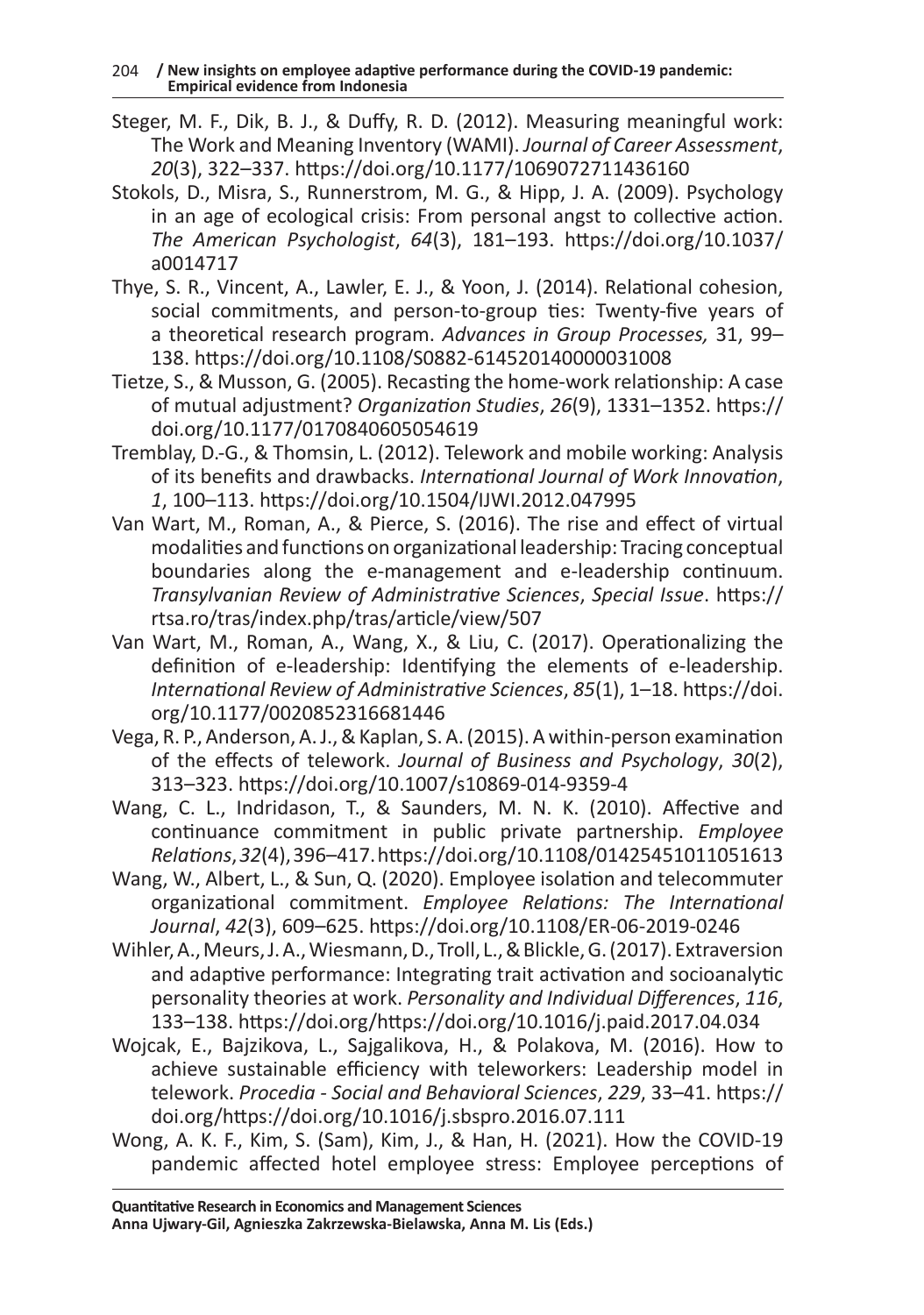occupational stressors and their consequences. *International Journal of Hospitality Management*, *93*, 102798. https://doi.org/https://doi. org/10.1016/j.ijhm.2020.102798

- Wrzesniewski, A. (2020). *How to keep your sense of purpose while working remotely*. Yale Insights. Retrieved from https://insights.som.yale.edu/ insights/how-to-keep-your-sense-of-purpose-while-working-remotely
- Yu, Y. (2020). *Impact of inclusive leadership on employees' adaptive performance. Proceedings of the 2019 International Conference on Education Science and Economic Development (ICESED 2019)*. 6–9. https://doi.org/https://doi.org/10.2991/icesed-19.2020.74

### *Abstrakt*

*CEL: Badanie to ma na celu zbadanie, w jaki sposób postrzegane e-przywództwo i wyniki telepracy powiązane są z wydajnością adaptacyjną pracowników. Co więcej, stara się zrozumieć, czy poczucie celu i zaangażowanie organizacyjne pełnią rolę mediacyjną. Niniejsze badanie proponuje nowy model badawczy, który jest testowany empirycznie w celu przewidywania wydajności adaptacyjnej pracowników, zwłaszcza podczas pracy zdalnej z powodu pandemii COVID-19. METODYKA: Badanie ilościowe zostało przeprowadzone w sierpniu 2021 r. Odpowiedzi uzyskano od 271 telepracowników zatrudnionych w renomowanej prywatnej firmie działającej w branży finansowej w Indonezji. Dane zebrano za pomocą kwestionariusza przy użyciu skali typu Likerta, a następnie przeanalizowano przy użyciu PLS-SEM. WYNIKI: Udowodniono, że trzy czynniki poprzedzające mają bezpośredni wpływ na wydajność adaptacyjną pracowników: zaangażowanie organizacyjne, a następnie wyniki telepracy i poczucie celu. Postrzegane e-przywództwo wpływa pośrednio na wydajność adaptacyjną pracowników i jest zapośredniczone przez wyniki telepracy, zaangażowanie organizacji i poczucie celu. IMPLIKACJE: Ten pogląd sugeruje, że kierownictwo musi zadbać o wewnętrzną motywację, aby pracownicy mogli działać w organizacji. Konstrukcje te będą odgrywać znaczącą rolę i dlatego powinny być dobrze zaplanowane, dobrze wykonane i zmierzone, aby wzmocnić wydajność adaptacyjną pracowników w organizacji. Wynik modelu badawczego wskazuje na umiarkowaną siłę trafności predykcyjnej przy średnim znaczeniu predykcyjnym dla wydajności adaptacyjnej pracownika, co daje możliwość ponownego wykorzystania i rozszerzenia modelu badawczego oraz zbadania innych konstruktów. Na podstawie ustaleń kierownictwo musi skoncentrować się na zaufaniu do pracowników, motywacji zespołu i działaniach związanych z zarządzaniem doświadczeniem pracowników, aby utrzymać zaangażowanie pracowników. ORYGINALNOŚĆ I WARTOŚĆ: Jest to jedno z pierwszych badań, w których zastosowano wewnętrzną motywację jako poprzednik wydajności adaptacyjnej pracowników, wraz z postrzeganym e-przywództwem i wynikami telepracy. Korporacje będą mogły skoncentrować się na niektórych kluczowych obszarach, które, jak udowodniono, mają pozytywny wpływ na wydajność adaptacyjną pracowników. Słowa kluczowe: e-przywództwo, telepraca, poczucie celu, zaangażowanie organizacyjne, wydajność adaptacyjna pracowników, COVID-19, motywacja wewnętrzna*